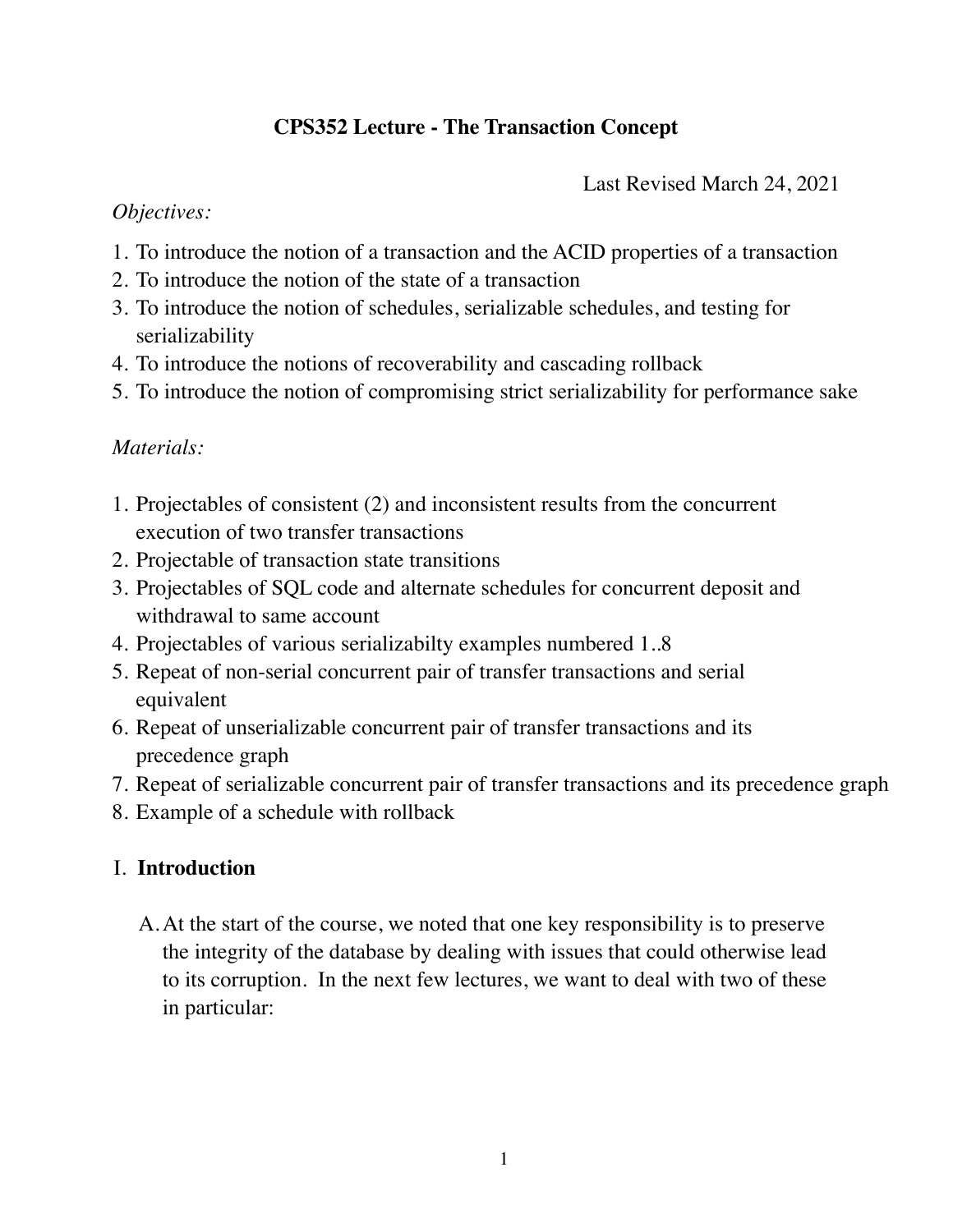- 1. CONCURRENCY CONTROL deals with ensuring that the integrity of the database is preserved when it is being simultaneously accessed by more than one user (a critical capability for many systems using DBMS's)
- 2. CRASH CONTROL deals with ensuring that the integrity of the database is preserved even if a system crash (perhaps arising from factors outside the control of the DBMS) should occur while changes are being made to the database.
- B. Though these seem like two rather diverse issues, it turns out that a key concept is at the heart of measures for dealing with both of them - the concept of a TRANSACTION.
- C. A preliminary definition: We say that the database is in a CONSISTENT state if there are no contradictions between items stored in the database.
	- 1. However, during the course of routine processing, it is sometimes necessary for the database to momentarily enter an inconsistent state

Example:

In a banking system, a customer requests a transfer of funds from a checking account to his savings account. Note that this operation results in a change to the balances in both accounts; however, the SUM of the two balances is not changed. Thus, the database is consistent if the sum of the two balances is correct. However, in processing the transfer, it will necessarily be the case that one of the two new balances is written to disk before the other (they can't both be written at exactly the same time if they are stored on the same disk and even if they are on different disks it is unlikely that both would be changed at exactly the same time.) Thus, during the brief interval between the two write operations the database on disk is actually in an inconsistent state.

- 2. The DBMS must take measures to ensure that this momentary inconsistency does not become permanent.
	- a) A failure or a crash at this instant could "freeze" that inconsistency.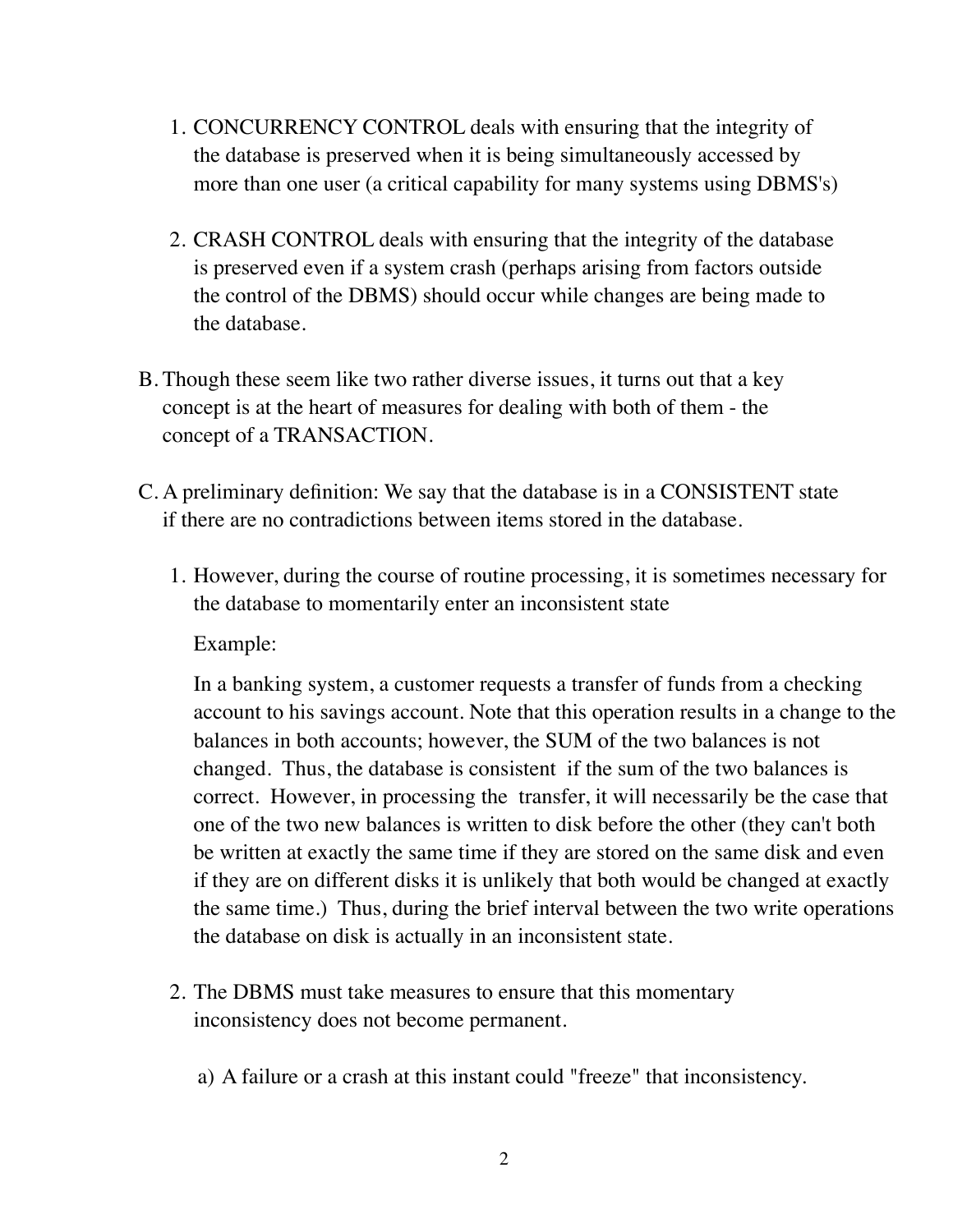- b) If another user were to access the data at this point, that user would see inconsistent data; and if user were performing an operation that updated the database, the inconsistent data might be incorporated into that update.
- 3. In the case of concurrent processing, overlapping of two operations on the same data could also result in inconsistency.

Example: consider what happens if a customer transfers \$100 from their checking account and an automatic transfer program is run that transfers 10% of their checking balance to savings.

For the purpose of the example, assume that the initial balance in the checking account is \$2000, while the savings balance is \$1000. We will say that the result of the two transfers is consistent if the sum of the two balances - which is \$3000 before - is also \$3000 after.

a. First, we consider what would happen if the manual transfer is done completely first.

Initial checking balance \$2000; initial savings balance \$1000

Manual Transfer Transaction (T1) Automatic Transfer Transaction (T2)

Reads checking balance (\$2000) Subtracts \$100 to give \$1900 Writes checking balance (\$1900) Reads savings balance (\$1000) Adds \$100 to give \$1100 Writes savings balance (\$1100)

> Reads checking balance (\$1900) Subtracts 10% (\$190) to give \$1710 Writes checking balance (\$1710) Reads savings balance (\$1100) Adds \$190 to give \$1290 Writes savings balance (\$1290)

Final sum of balances is  $$1710 + $1290 = $3000$  - consistent **PROJECT**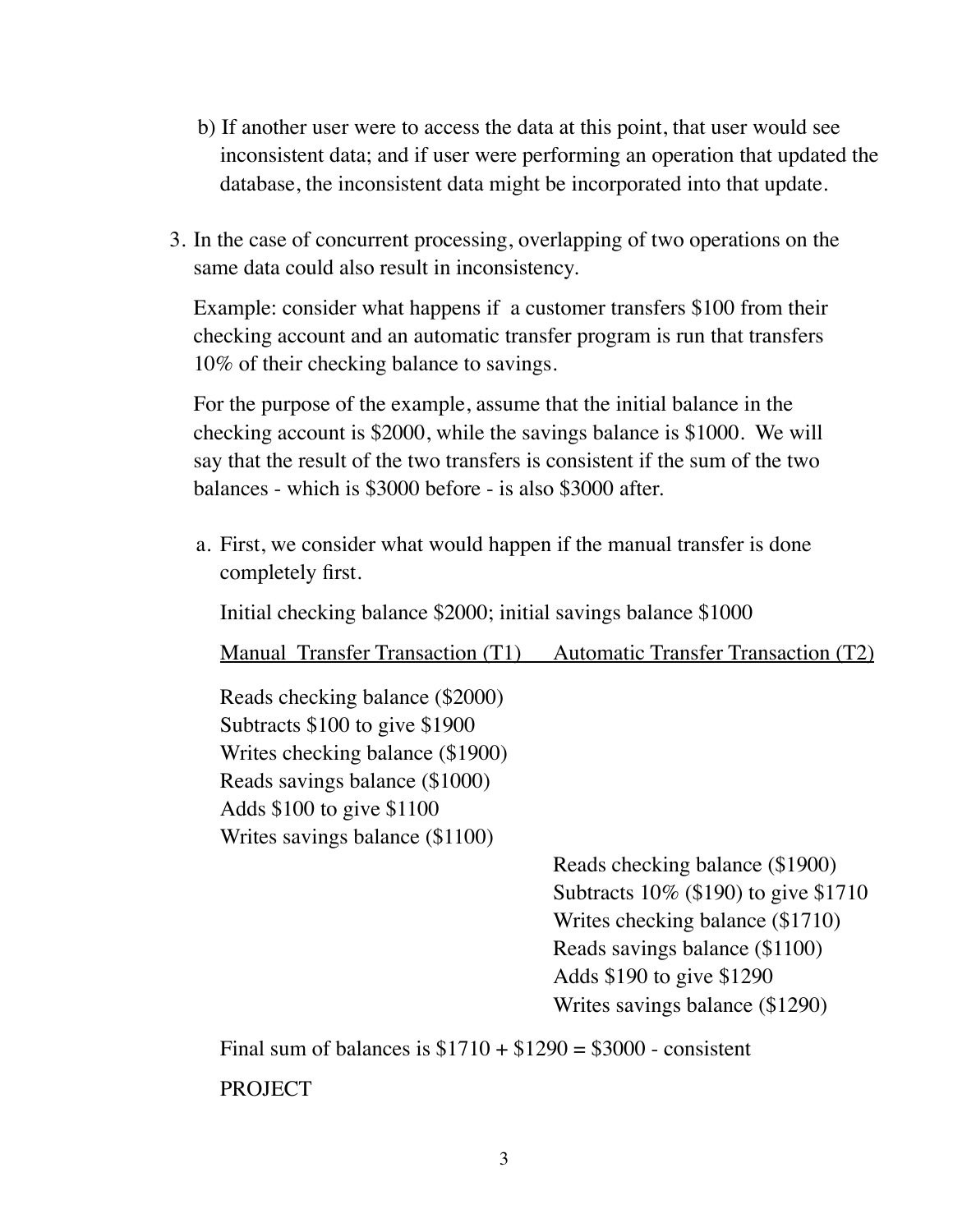b. Now consider what would happen if the two operations were overlapped as follows:

Initial checking balance \$2000; initial savings balance \$1000

Manual Transfer Transaction (T1) Automatic Transfer Transaction (T2)

Reads checking balance (\$2000) Subtracts \$100 to give \$1900 Writes checking balance (\$1900)

> Reads checking balance (\$1900) Subtracts 10% (\$190) to give \$1710 Writes checking balance (\$1710)

Reads savings balance (\$1000) Adds \$100 to give \$1100 Writes savings balance (\$1100)

> Reads savings balance (\$1100) Adds \$190 to give \$1290 Writes savings balance (\$1290)

Final sum of balances is  $$1710 + $1290 = $3000$ - same as above, so consistent

PROJECT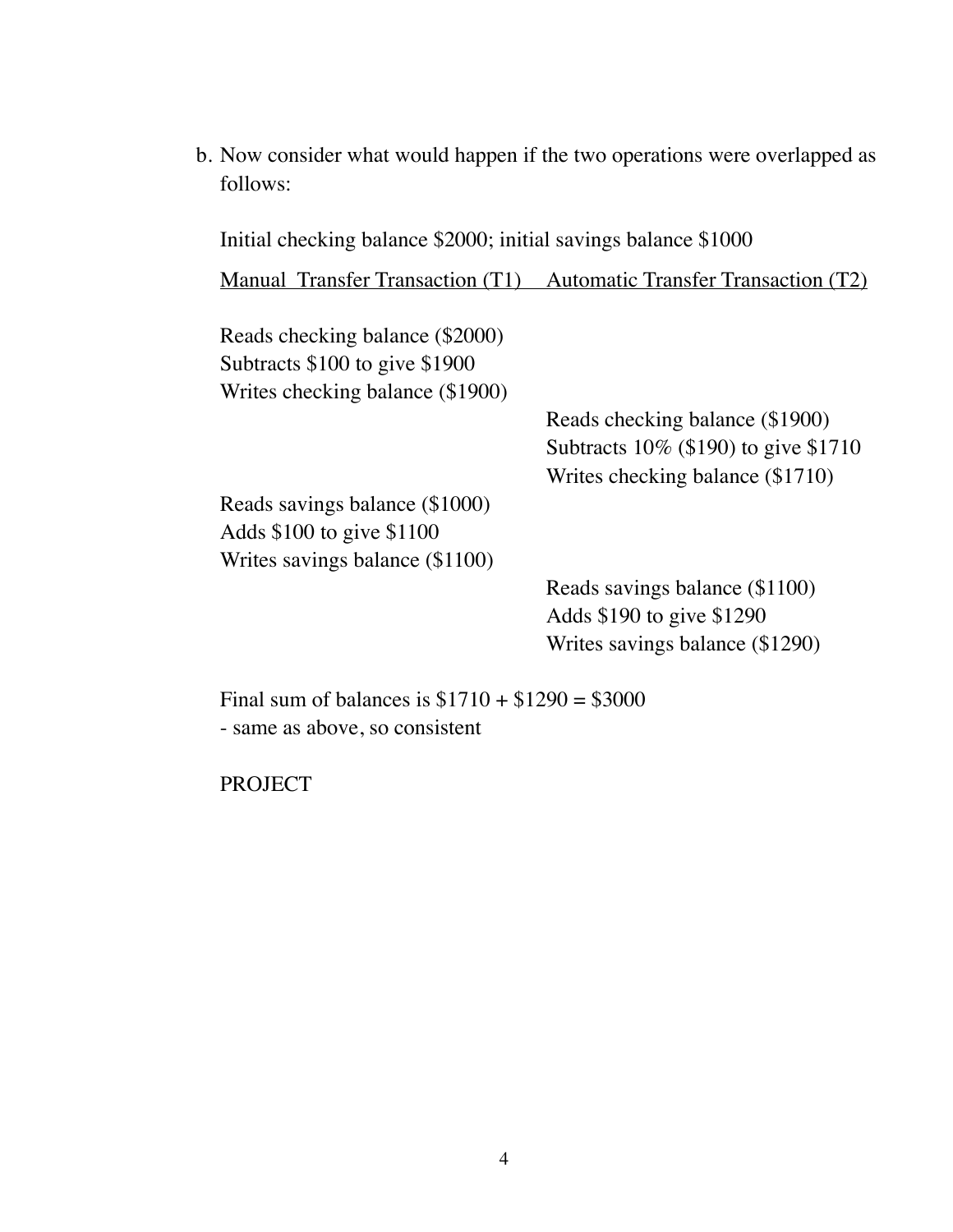c. But it is also possible to overlap the transactions in such a way as to produce an inconsistent result:

Initial checking balance \$2000; initial savings balance \$1000

| Manual Transfer Transaction (T1)                                 | <b>Automatic Transfer Transaction (T2)</b> |
|------------------------------------------------------------------|--------------------------------------------|
| Reads checking balance (\$2000)                                  |                                            |
|                                                                  | Reads checking balance (\$2000)            |
| Subtracts $$100$ to give $$1900$                                 |                                            |
| Writes checking balance (\$1900)                                 |                                            |
|                                                                  | Subtracts 10% (\$200) to give \$1800       |
|                                                                  | Writes checking balance (\$1800)           |
|                                                                  | Reads savings balance (\$1000)             |
|                                                                  | Adds \$200 to give \$1200                  |
|                                                                  | Writes savings balance (\$1200)            |
| Reads savings balance (\$1200)                                   |                                            |
| Adds \$100 to give \$1300                                        |                                            |
| Writes savings balance (\$1300)                                  |                                            |
| Final sum of balances is $$1800 + $1300 = $3100$ - inconsistent! |                                            |

4. Actually, it is also possible for a pair of transactions to be executed in two different ways that are both consistent, yet produce different results.

Example: Suppose the automatic transfer is done completely first. Then what are the final results?

ASK

Though this is slightly different, is it consistent?

ASK

5. We have seen four different ways of ordering the operations, three of which produce consistent (though in one case slightly different) results, and one of which produces inconsistent results. We'll see shortly how we can look at a sequence of operations and know whether it can be shown to produce consistent results.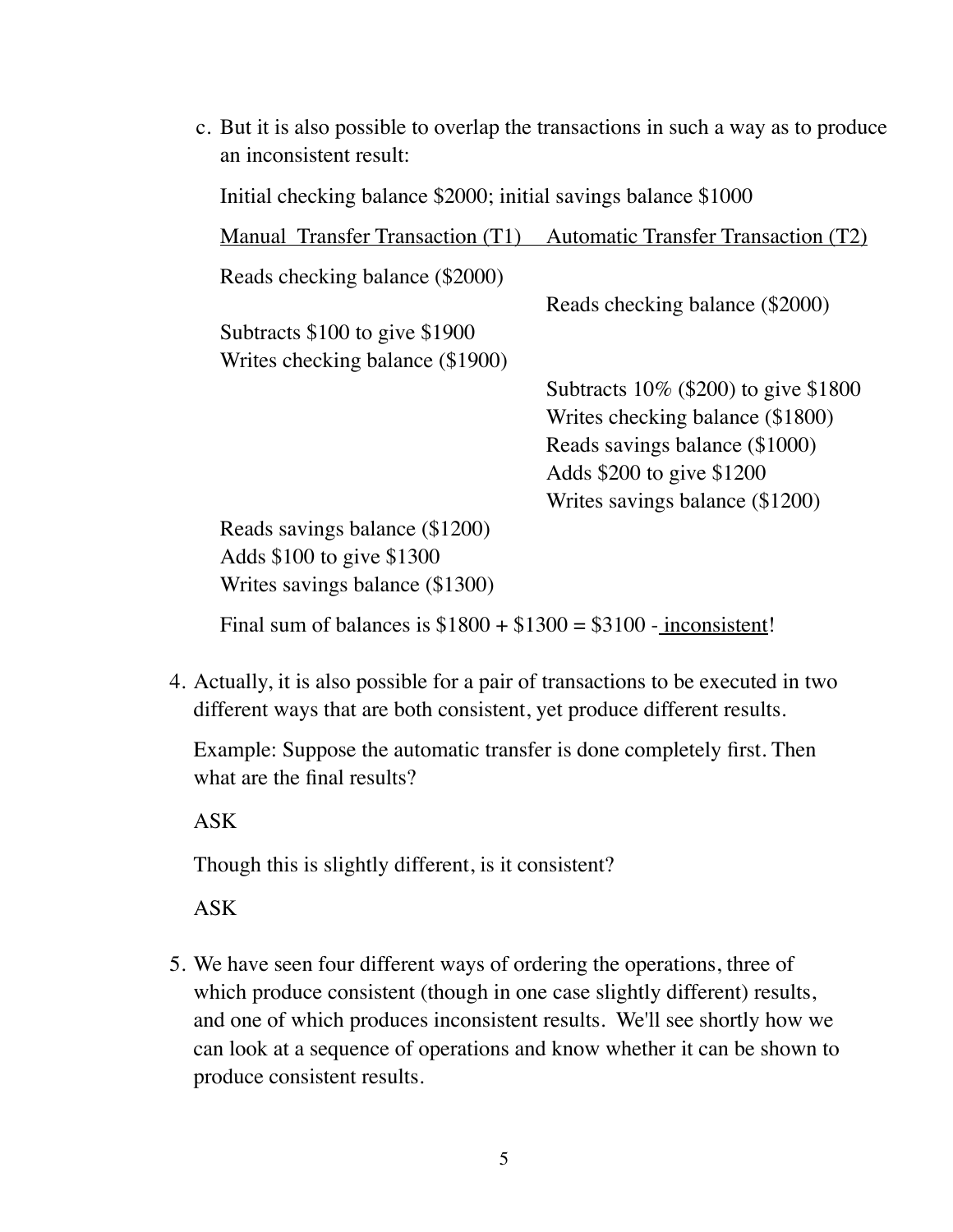## II. **The Transaction Concept**

- A.At the heart of strategies for preventing problems like these is that we conceive of the DBMS's work as basically involving the processing of a series of TRANSACTIONS.
	- 1. Each transaction begins with the database in a consistent state, and ends with the database in a consistent state - but may momentarily place the database into an inconsistent state due to the necessity of performing updates one after another.
	- 2. We can define a transaction formally as follows: a transaction is an atomic operation involving a series of processing steps, including:
		- a) The reading of zero or more items from the database.
		- b) The writing of one or more items to the database.

(Actually, there is such a thing as a read only transaction that reads data from the database, but writes nothing; such transactions, however, do not cause problems of the sort we have discussed, though they do need to be considered in the context of concurrency.)

Further, if the database is in a consistent state when a transaction is begun, then it will still be in a consistent state when the processing of the entire transaction is complete.

- c) Of course, a transaction will do computation with the data it accesses in the database, but from the standpoint of the DBMS the transaction only interacts with the database via reads and writes (where operations such as insert or delete can be thought of as a variant of write.)
- B. To preserve system consistency, we must guarantee that each transaction satisfies four requirements. These are called the ACID properties, after the first letters of their names.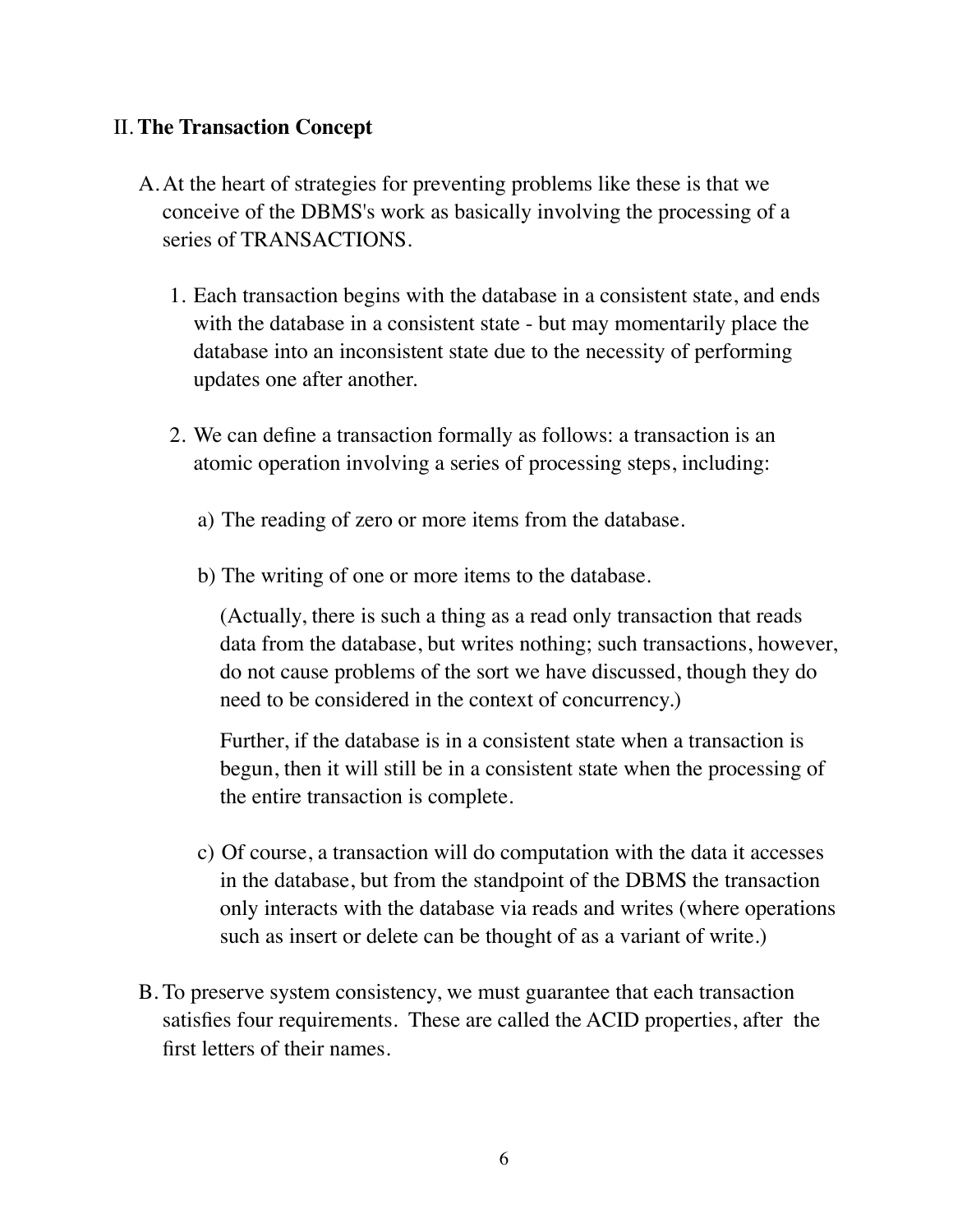- 1. ATOMICITY: We must guarantee that each transaction is processed ATOMICALLY - i.e. either none of it is done, or all of it is done. It must NOT be possible for only part of a transaction to be carried out.
	- a) This means that if a transaction is aborted for any reason (due to a logical error in the data or a request by the user, then all effects of the transaction must be removed from the database and the database must be restored to the state it was in before the transaction was begun.
	- b) This also means that if a system crash occurs in the middle of processing a transaction, then either:
		- (1)Upon system restart, the system must be restored to its state before the transaction was started (in which case the transaction has no effect - but can be restarted from scratch.)
			- or
		- (2)Upon system restart, the work that was not done because of the crash is completed before any new work is begun.
- 2. CONSISTENCY: If a transaction is executed in isolation (with no other transactions executing concurrently), and the database is in a consistent state when the transaction starts, then it will still be in a consistent state when it is finished.
- 3. ISOLATION: Even if transactions are executing concurrently, the overall result is the same as if they executed serially - i.e. as if each transaction executed in isolation, with one transaction completing before the next begins.
	- a) This was the problem with our earlier example about depositing money into an account at the same time interest was being posted to it. Each transaction was consistent in isolation, but they interacted in such a way as to produce inconsistency.
	- b) Note that we consider the isolation property to be satisfied if the result is equivalent to ANY serial ordering of the transactions being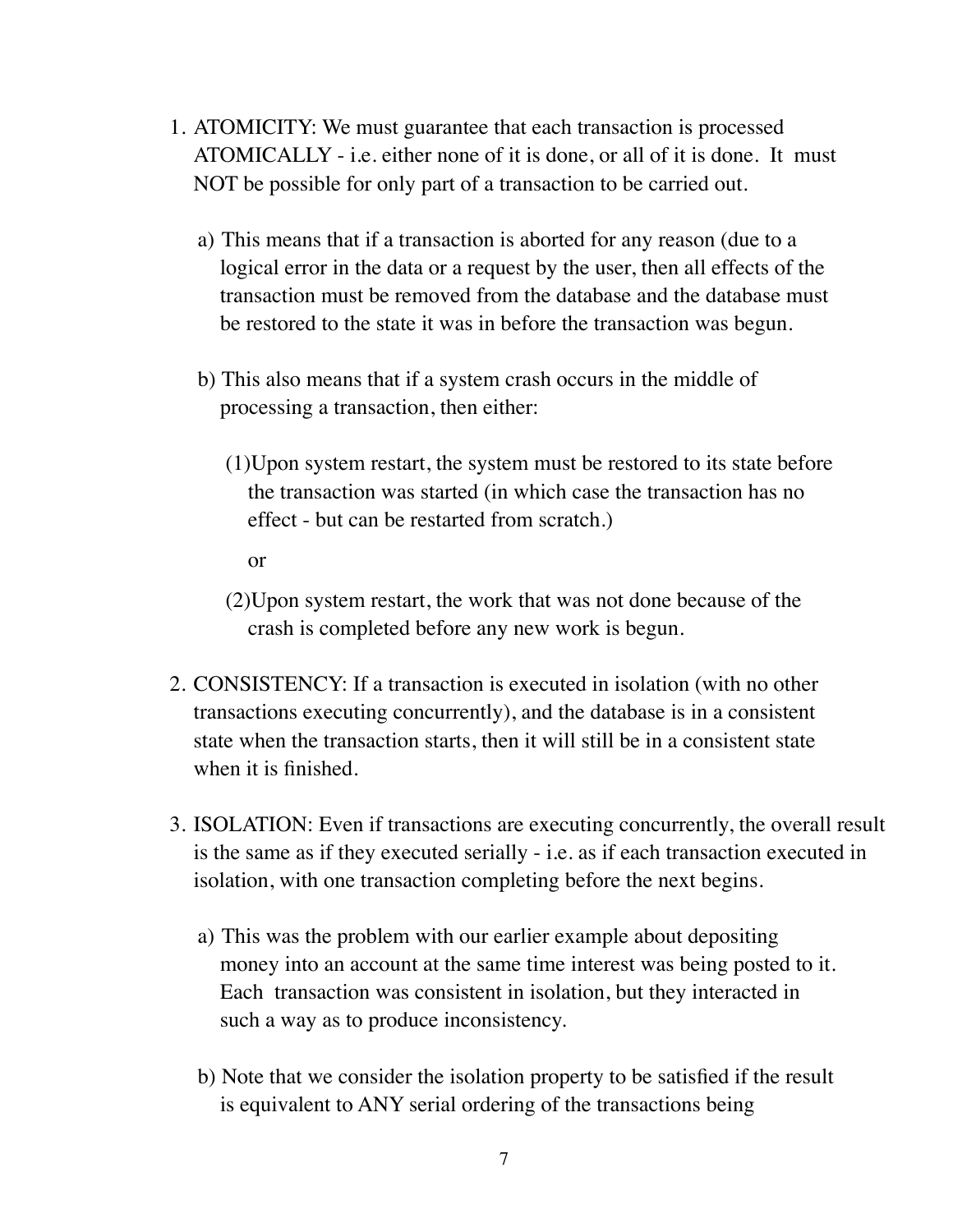processed - e.g. as we already noted execution of both a deposit and interest posting would give two different final balances in the account if the deposit was done before interest was posted or after it was posted - but either result is acceptable.

- 4. DURABILITY: Once a transaction is completed, its effects on the database must persist, even if there is a subsequent system crash. This may mean restoring some data that was destroyed by a crash upon restart.)
- C. In SQL, transactions are can either be defined explicitly by BEGIN TRANSACTION and END TRANSACTION (within embedded code), or - more typically - implicitly, by the COMMIT [ WORK ] and ROLLBACK [ WORK ] statements.
	- 1. At the start of program execution, a transaction is implicitly started.
	- 2. When a successful COMMIT or ROLLBACK is executed, the current transaction is ended, and a new transaction is started.
	- 3. If any failure occurs in a transaction (e.g. the violation of a constraint), any subsequent operation in that transaction will also fail. Thus, if a transaction fails, it must be explicitly rolled back - otherwise its failure will pollute all subsequent operations.

NOTE: Some DBMS's allow the testing of certain constraints to be deferred until the transaction is committed. In this case, of course, it is the commit operation that actually fails. An unsuccessful COMMIT does not end the transaction. The failed transaction must be explicitly rolled back.

- 4. Some DBMS's support an "autocommit" mode, in which each SQL statement is automatically committed after being executed.
	- a) The db2 command interpreter operates in this mode by default.
	- b) An embedded SQL program can turn autocommit off or on. (For your project, autocommit is turned off, so you need to commit explicitly, which is appropriate since some of your transactions will require multiple SQL statements)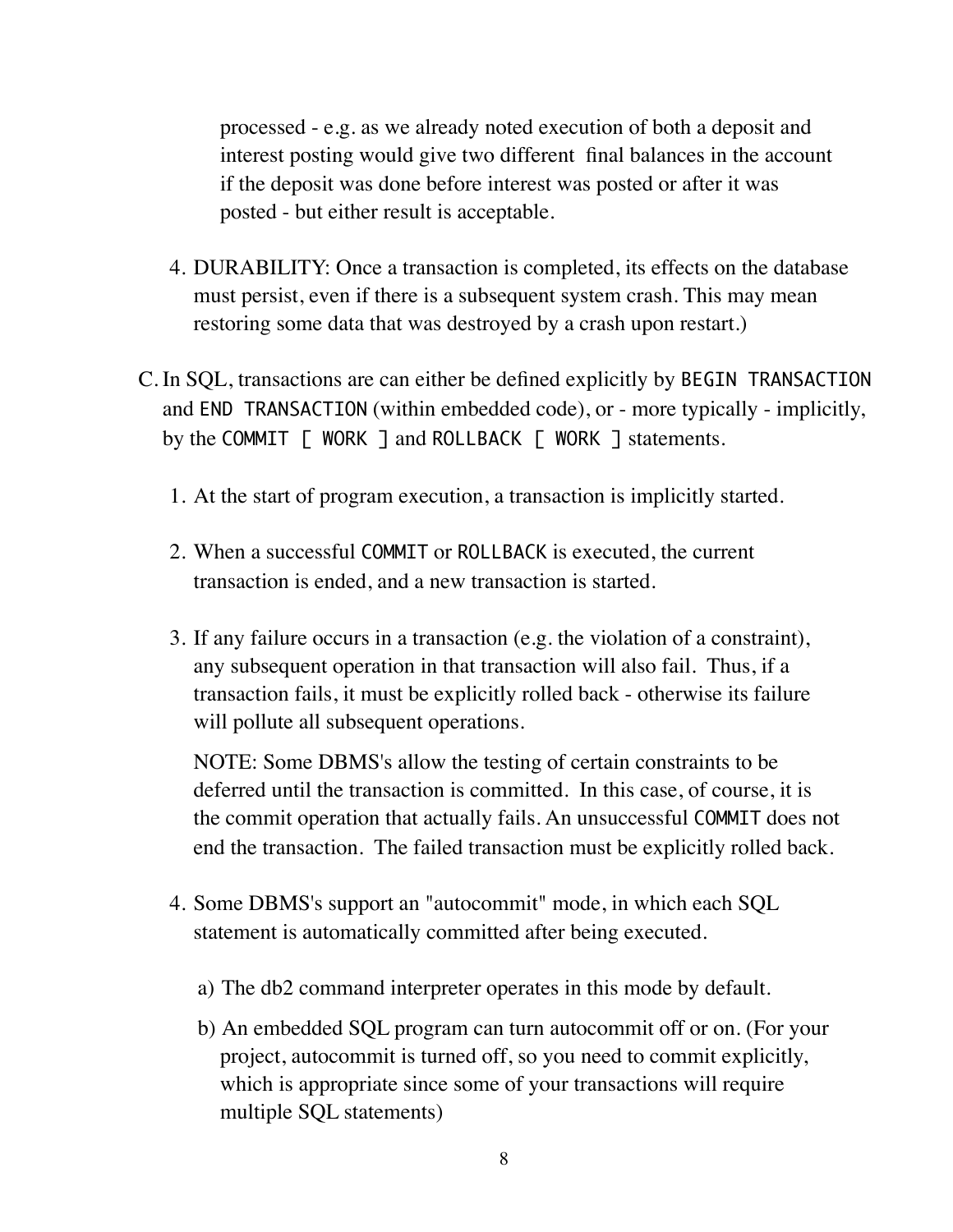c) If program not using autocommit terminates with an incomplete transaction pending, it is handled in some default way - normally by being rolled back automatically.

D.As a transaction is being processed, it passes through a series of STATES.



### PROJECT

- 1. Active: from the time it starts, until it either fails or reaches its last statement.
- 2. Partially committed: its last statement has executed, but its changes to the database have not yet been made permanent.

Note: The SQL COMMIT statement places the transaction into the partially committed state.

3. Committed: its changes to the database have been made permanent. A soon as a transaction has partially committed, the DBMS attempts to move it to the committed state - though there is no guarantee it will be able to successfully do so. Once a transaction has reached the committed state, the DBMS is obligated preserve its results, even if there is a crash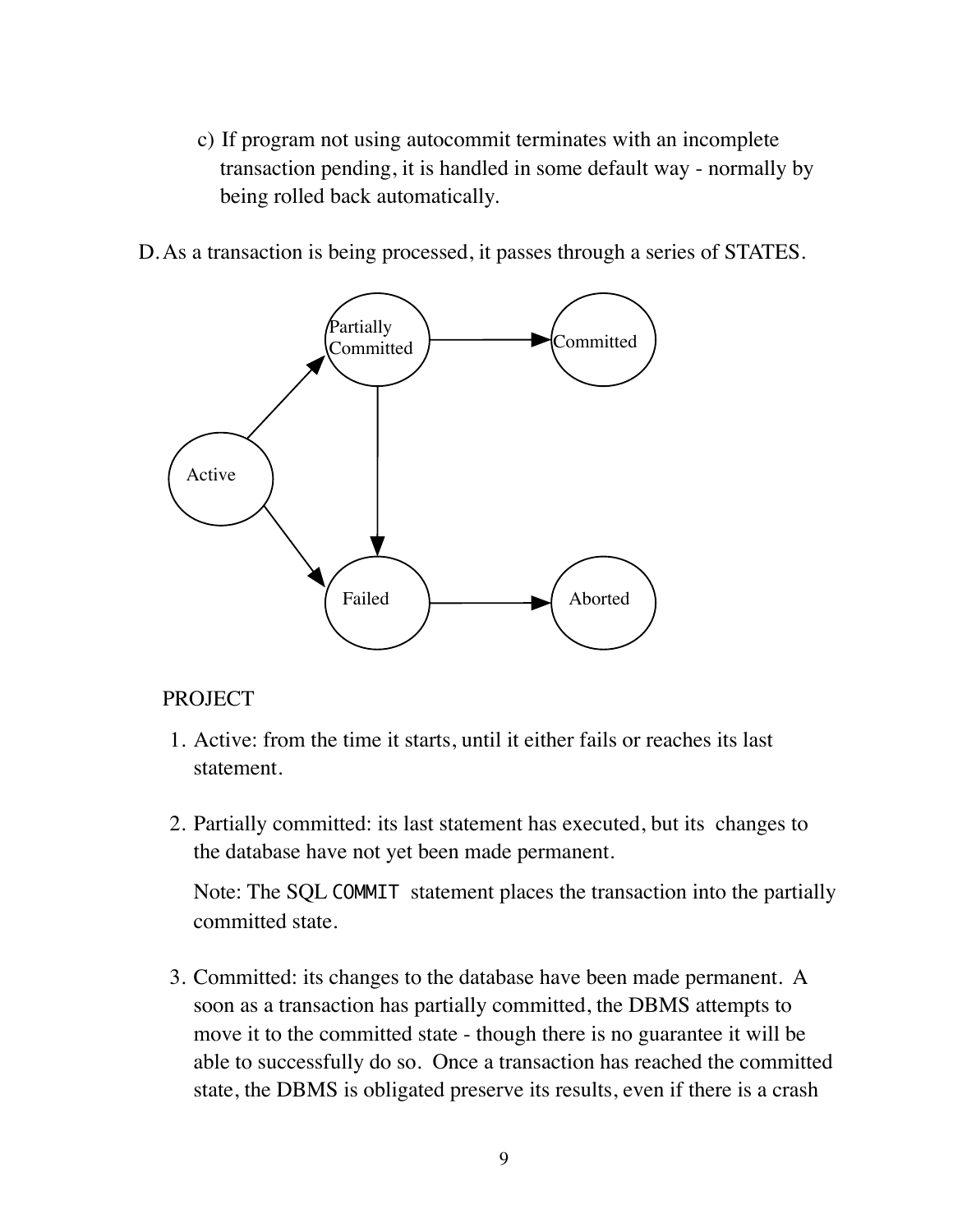4. Failed: a logical error or user abort has precluded completion, so any changes it has made to the database must be undone.

Note: The SQL ROLLBACK statement places the transaction into the failed state.

A SQL COMMIT that fails due to a constraint violation also places the transaction into a failed state.

Once a transaction has failed, the DBMS must move the transaction to the aborted state.

- 5. Aborted: all effects of the transaction have been removed from the database.
- 6. Some further points to note
	- a) There is a one-way connection from partially committed to failed a partially committed transaction can still fail; but a failed transaction must end up aborted
	- b) Externally visible effects of the transaction (those seen by a user) should be deferred until after the transaction is fully committed. These include:
		- (1)The writing of messages to the user terminal such as "Transaction complete", or the sending of a confirmation email.
		- (2)Changes to data seen by other users concurrently accessing the database.
		- (3)Sometimes, this can get complex e.g. suppose one is withdrawing cash from an ATM. One very important external event that is visible to the user is the dispensing of cash. Presumably the system must ensure that this is handled atomically with the updating of the account balance!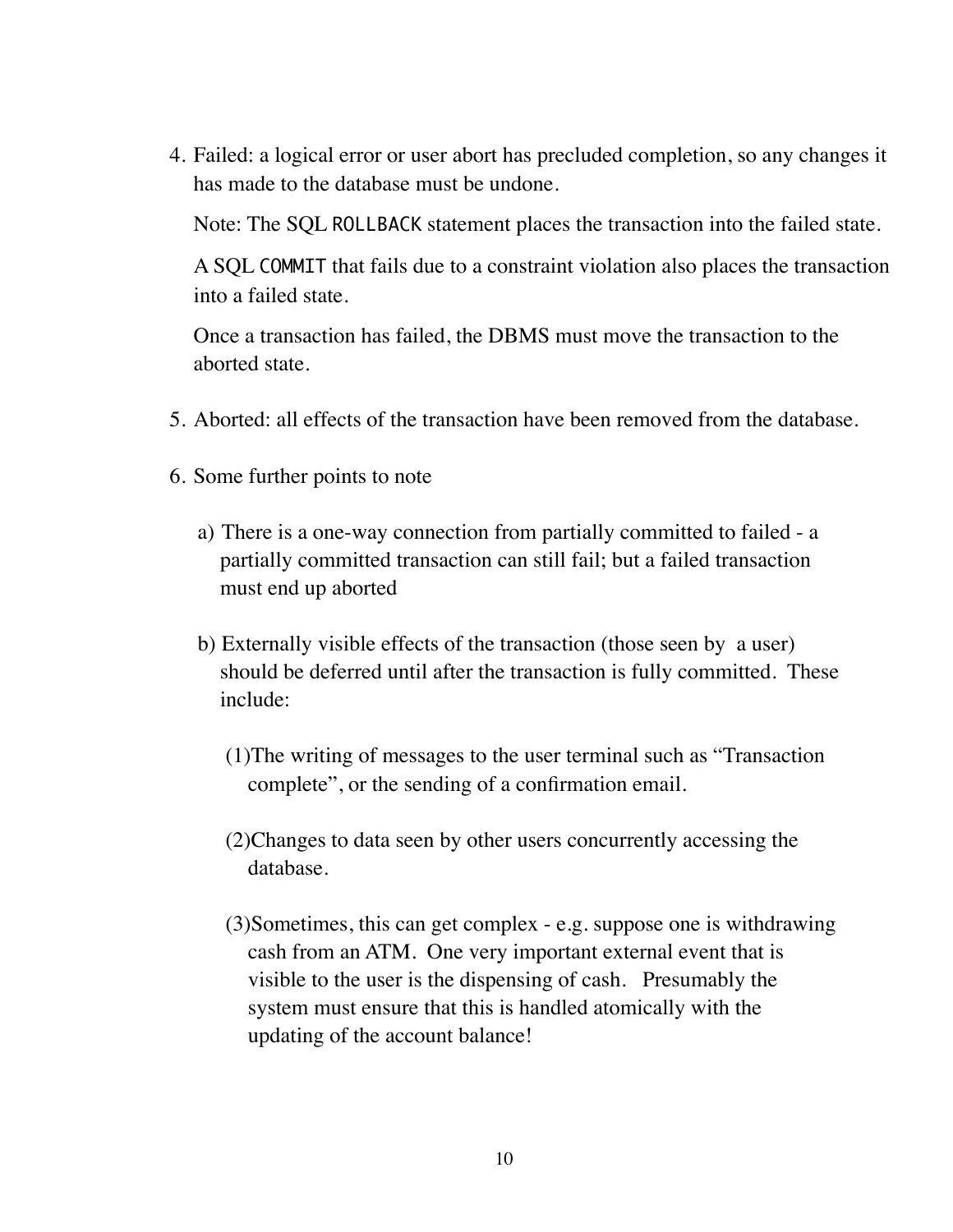# III.**Implementation of the ACID Properties**

A.It is the responsibility of the author of the code for carrying out a transaction to ensure the consistency property - i.e. the DBMS "believes" that any transaction that is submitted to it, if executed in isolation, would be consistent. (Though some inconsistencies due to user error might be detected as a result of constraint violations.)

Example: if a transaction updated the balance in an account to a random value, one could hardly expected the DBMS to deal with this!.

- B. Strategies for achieving atomicity and durability are the subject of a later chapter in the book and the lecture on Crash Control. Actual systems make use of one of two ways to accomplish this:
	- 1. The use of a LOG, in which information about changes is recorded before the database itself is changed. If a crash occurs, data in the log can be used to either complete the changes or undo the ones that were made by a transaction that did not complete.
	- 2. Less commonly, a "shadow" copy of part of the database.
	- 3. Multiple copies of an item, so that transactions may access the value written by an earlier transaction than one currently executing.

(More on these alternatives later)

- C. Strategies for achieving isolation depend on the notions of SCHEDULES and SERIALIZABILITY.
	- 1. A transaction consists of a mixture of various kinds of operations, including reading data from the database, doing computation, and writing data back to the database. From the standpoint of ensuring isolation, it is the reads and writes that are critical, since it is through these that transactions can end up interacting with each other (i.e. by one transaction reading what another wrote or by one transaction over-writing what another wrote.)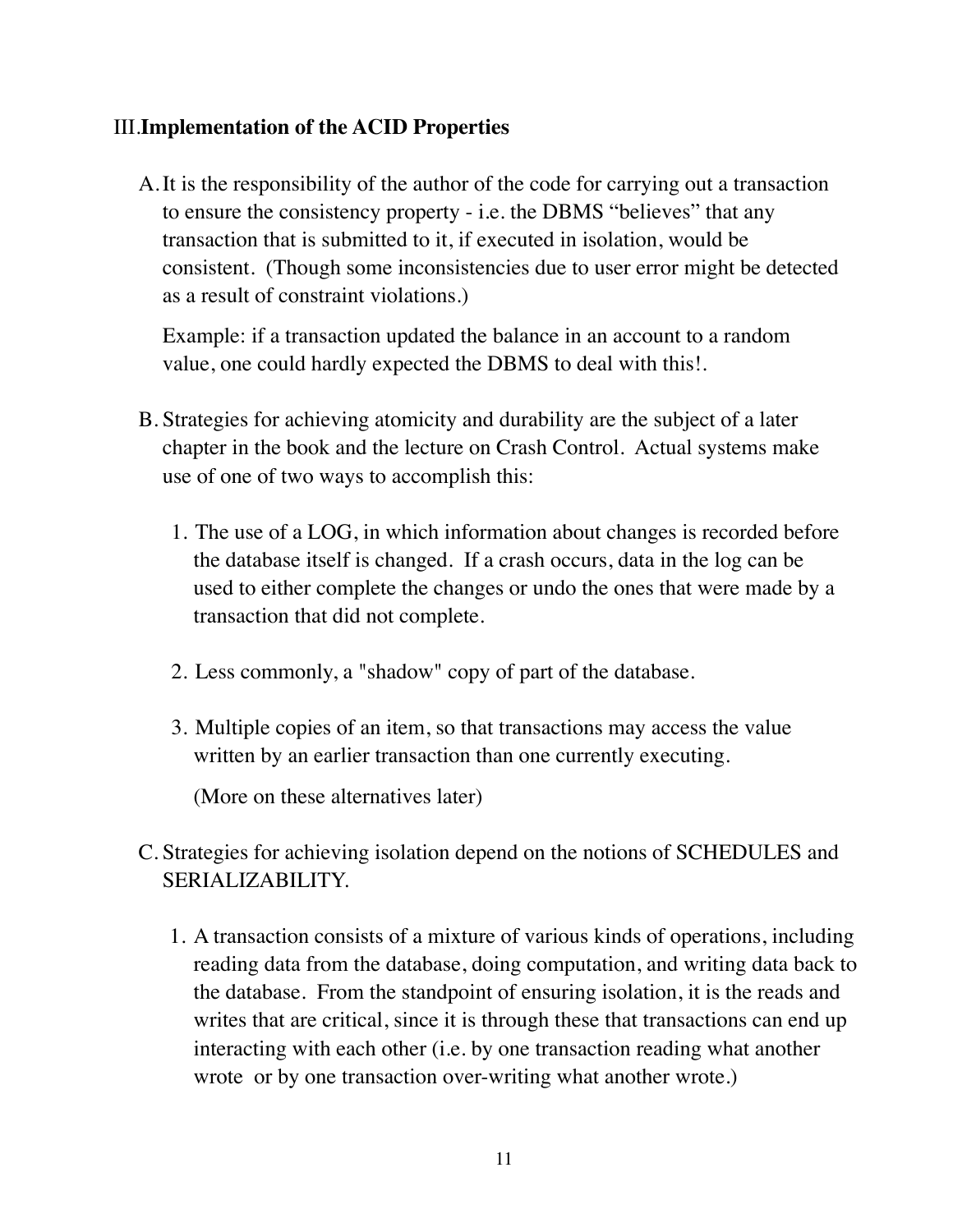2. Thus, for purposes of managing concurrency, a transaction is regarded as a series of read and write operations. When two or more transactions are executing concurrently, the relative sequence of the read and write operations in the two transactions constitutes a SCHEDULE.

Example: consider two transactions, one of which deposits \$50.00 to a checking account and another of which withdraws \$100.00 from the same account. (Perhaps, unknown to each other, a husband and wife simultaneously access their joint account from two different ATM's.)

a) In SQL, the transactions would look like this (assuming the account number is in the program variable ACCT):

UPDATE CHECKING\_ACCOUNTS SET BALANCE = BALANCE + 50.00 WHERE ACCOUNT\_NO = :ACCT

```
UPDATE CHECKING_ACCOUNTS 
SET BALANCE = BALANCE - 100.00
 WHERE ACCOUNT_NO = :ACCT
```
#### PROJECT

b) It appears that each transaction involves a single step, but actually, from the vantage point of the database, there are two separate steps in each:

(1)read the current value of BALANCE

(2)write a new value to BALANCE

with some computation in between.

c) From the standpoint of the database, the crucial operations are the reads and writes. These two transactions could actually be executed n any one of six different sequences (called SCHEDULES). Several different results are possible, depending on the schedule chosen. (Assume in each case the starting balance is \$1000. Note that the correct final balance is 950):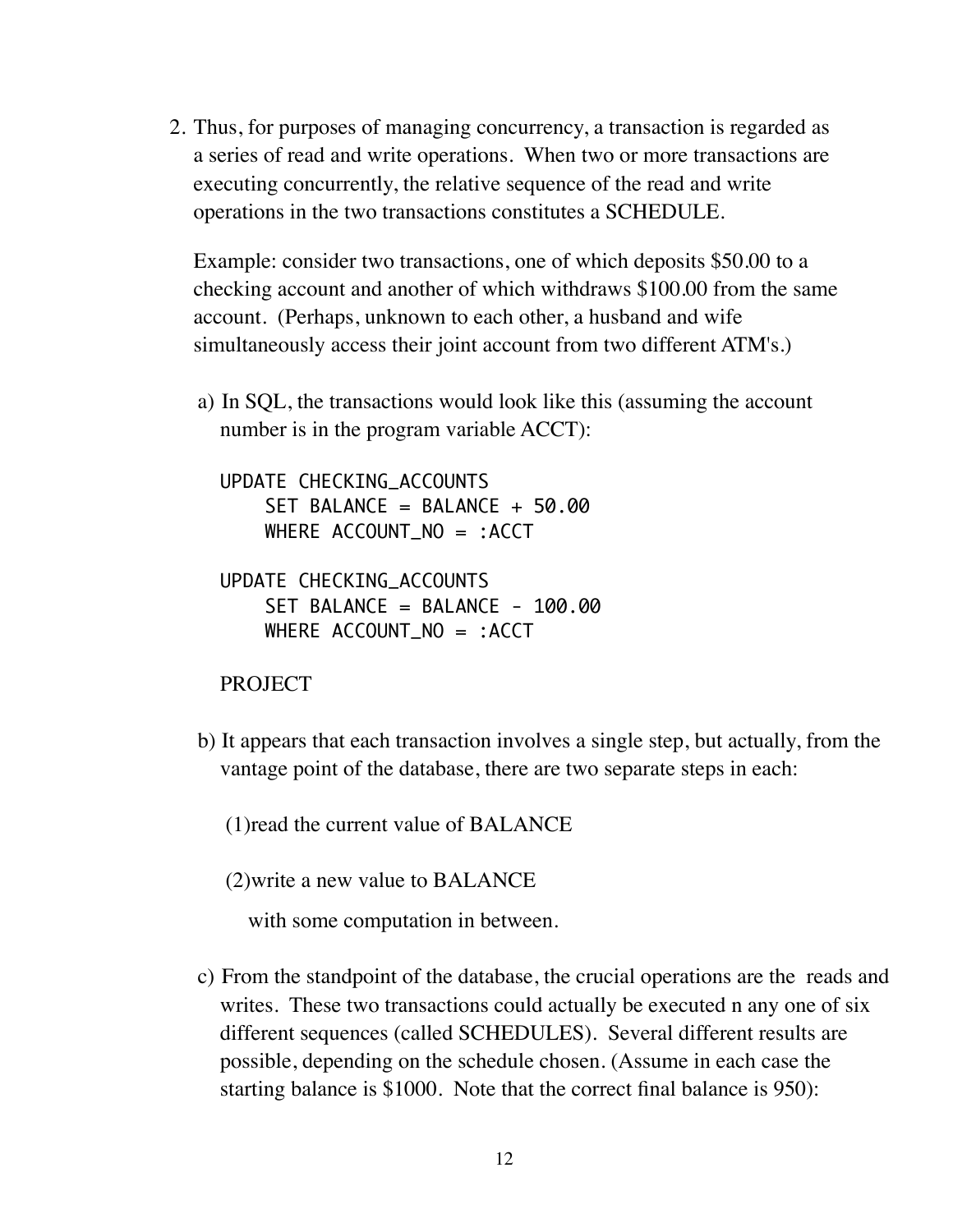| Deposit (T1) |                             | Withdrawal (T2) | Final balance |
|--------------|-----------------------------|-----------------|---------------|
| (S1)         | read (1000)<br>write (1050) |                 |               |
|              |                             | read (1050)     |               |
|              |                             | write $(950)$   |               |
|              |                             |                 | 950           |
| (S2)         | read (1000)                 |                 |               |
|              |                             | read (1000)     |               |
|              | write (1050)                |                 |               |
|              |                             | write $(900)$   |               |
|              |                             |                 | 900           |
| (S3)         | read (1000)                 |                 |               |
|              |                             | read (1000)     |               |
|              |                             | write (900)     |               |
|              | write (1050)                |                 |               |
|              |                             |                 | 1050          |
| (S4)         |                             | read (1000)     |               |
|              |                             | write (900)     |               |
|              | read $(900)$                |                 |               |
|              | write $(950)$               |                 |               |
|              |                             |                 | 950           |
| (S5)         |                             | read (1000)     |               |
|              | read (1000)                 |                 |               |
|              |                             | write (900)     |               |
|              | write (1050)                |                 |               |
|              |                             |                 | 1050          |
| (S6)         |                             | read (1000)     |               |
|              | read (1000)                 |                 |               |
|              | write (1050)                |                 |               |
|              |                             | write $(900)$   |               |
|              |                             |                 | 900           |

PROJECT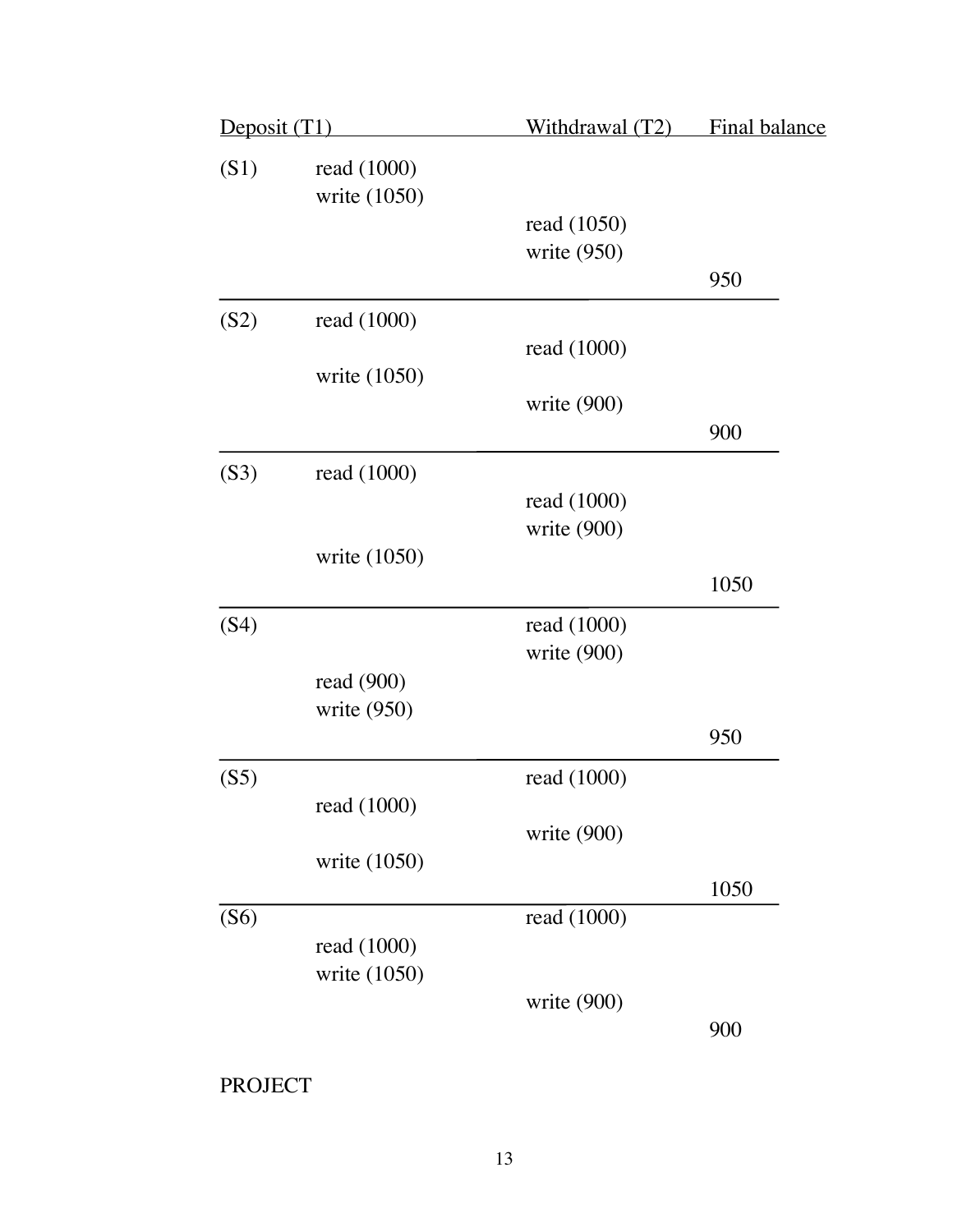d) The six possible schedules lead to three different possible results. Only two schedules lead to the correct result.

It happens that in tis case the correct orders involve doing one transaction in its entirety first - then the other. These are called SERIAL SCHEDULES. A serial schedule will always lead to a consistent result, since each individual transaction executes independently and each individual transaction produces a consistent result.

e) In more complex situations, it is possible to get a consistent result from certain non-serial schedules (but not all).

We saw an example of this earlier in when we were looking at different schedules for two concurrent transfers of money from checking to savings.

We will discuss this further shortly.

- 3. In order to preserve the integrity of the database when doing concurrent processing, we will take measures to ensure that the actual schedule of concurrent operations by two or more transactions is SERIALIZABLE that is, that it is EQUIVALENT TO SOME SERIAL SCHEDULE. (Recall that a serial schedule will always be consistent if the individual transactions comprising it are.)
	- a) Such a schedule must be consistent if each of the individual transactions is.
	- b) Notice the use of the term "some" in "some serial schedule". We have already noted that in some cases there may be two serial schedules that actually produce different (but consistent) final results. In that case, any schedule which is equivalent to either one of them is considered to be serializable.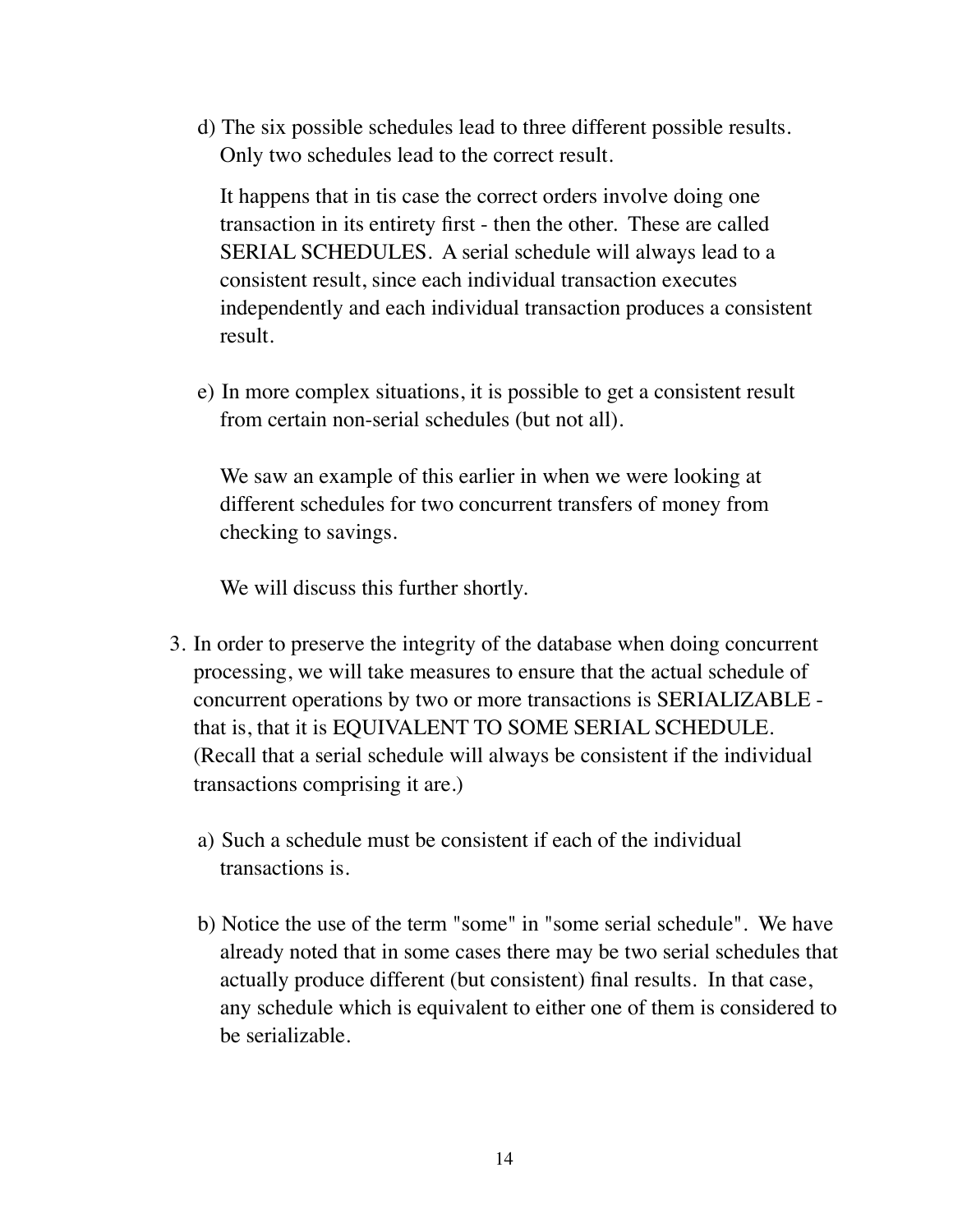- c) For a particular set of transactions, it may be possible to produce a non-serializable schedule that also produces consistent results; but this depends on detailed analysis of the computations done by the transactions which is not algorithmically feasible. So we insist on serializability to be sure the results are correct.
- 4. Unfortunately, a complicating factor that arises at this point is that there are two different definitions of equivalence - one more stringent than the other.
	- a) The more stringent definition is called CONFLICT EQUIVALENCE. A schedule is said to be CONFLICT SERIALIZABLE if it is conflict equivalent to some serial schedule.
	- b) The less stringent definition is called VIEW EQUIVALENCE. A schedule is said to be VIEW SERIALIZABLE if it is view equivalent to some serial schedule.
	- c) Every schedule that is conflict serializable is also view serializable; however, the reverse is not necessarily true.
	- d) However, it turns out that testing a schedule to see if it is conflict serializable is always algorithmically feasible, whereas testing it to see if it is view serializable may, in some cases, require exponential time.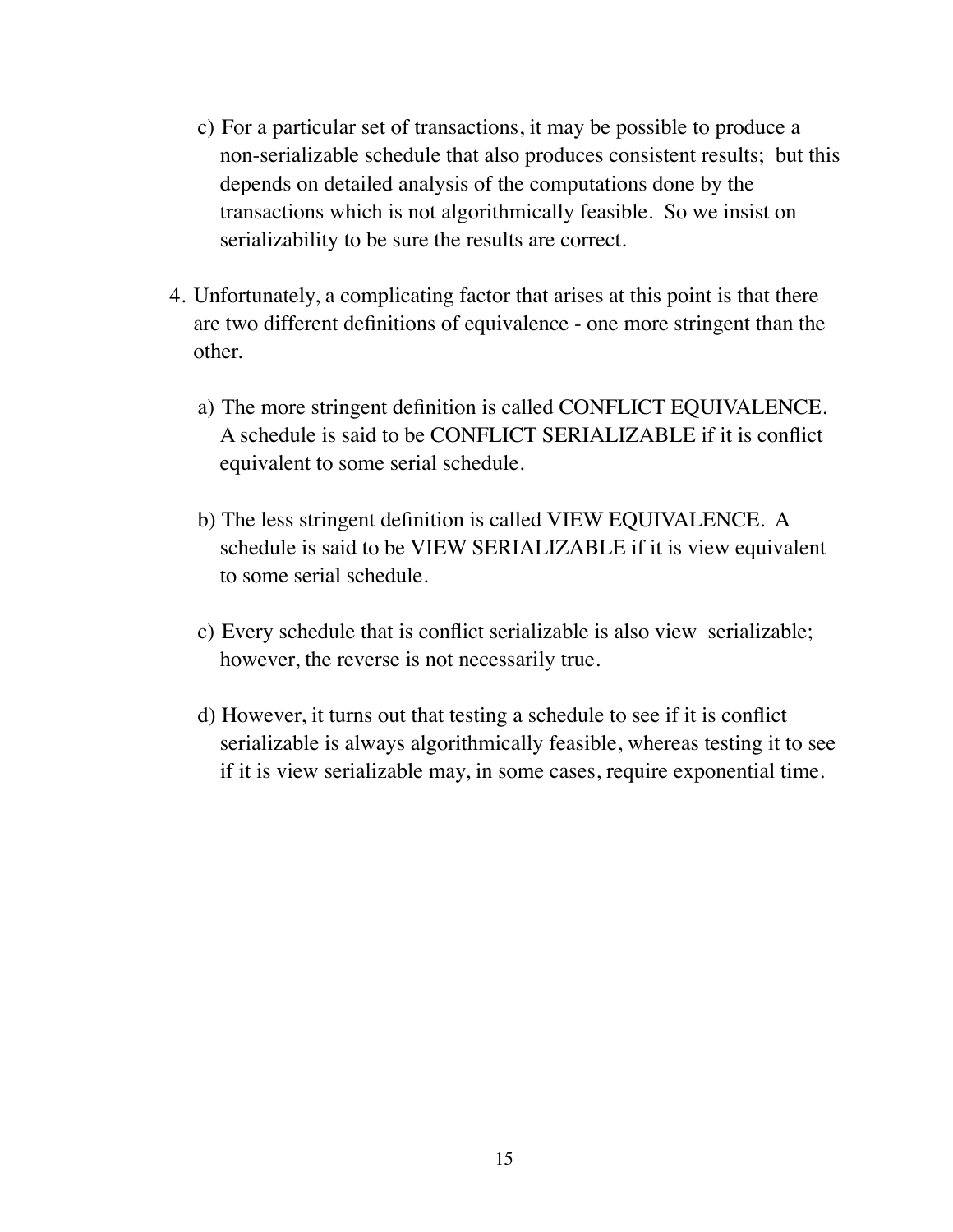# IV.**Equivalence of Schedules**

A.In general, two schedules are equivalent if we can interchange the operations in one of the schedules in such a way as to turn it into the other schedule, without altering the computation that would be produced. (Making no assumptions about what kind of computation takes place between operations).

 $B$ 

Example: The schedule

| T <sub>1</sub> |         |
|----------------|---------|
| read A         |         |
|                | read B  |
| write A        |         |
|                | write B |
|                |         |

Can be turned into the serial schedule:

 $T1$  T2

read A write A

> read B write B

PROJECT Example 1

by exchanging the write A and read B operations. Since switching these two operations cannot possibly have any impact on the final state of the database (given that A and B are two different data items), these two schedules are equivalent.

B. Of course, we cannot interchange two operations occurring in the SAME transaction, since that could easily result in changing the computation it performs. Rather, we consider only changing the relative order of operations occurring in different transactions.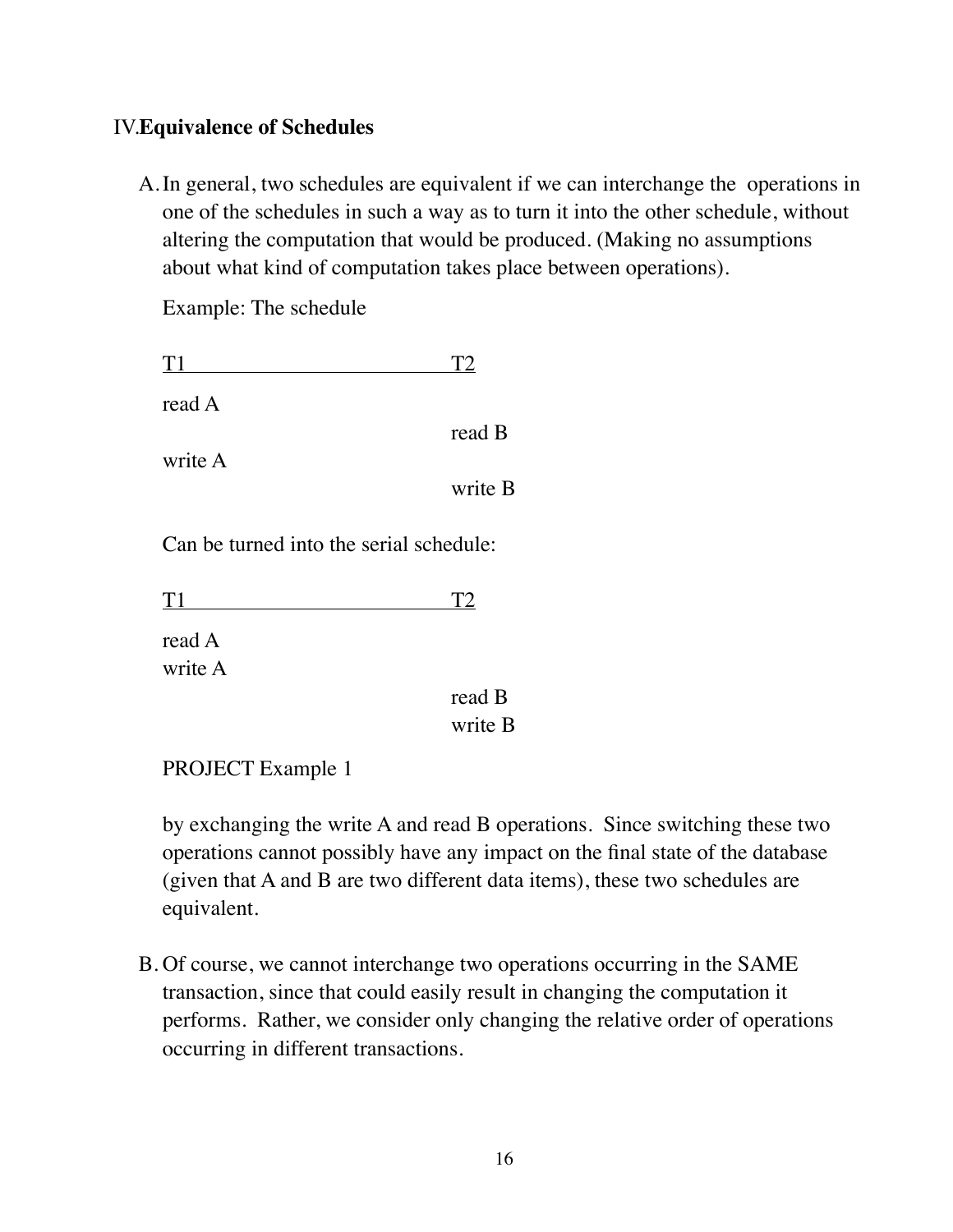C. Conflict Equivalence.

- 1. We say that two operations occurring in two different transactions CONFLICT if:
	- a) they access the same data item.

(Note: by a data item we mean a particular field of a particular record. No conflict occurs if two transactions access the same field from DIFFERENT records, or DIFFERENT fields from the same record.)

- b) At least one of them is a write
- c) In general, changing the relative order to two conflicting operations can result in different final outcome.

Examples

 $(T)T1$  T2 write A

read A

Clearly, if these two operations are switched, T2 will read a different value for A - the value that was in the database before T1 and T2 started.

PROJECT Example 2

 $(T2)T1$  T2 read A

#### write A

Here, T1 will read the value for A that was in the database before T1 and T2 started. If the operations are switched, T1 will read the value written by T2 instead.

PROJECT Example 3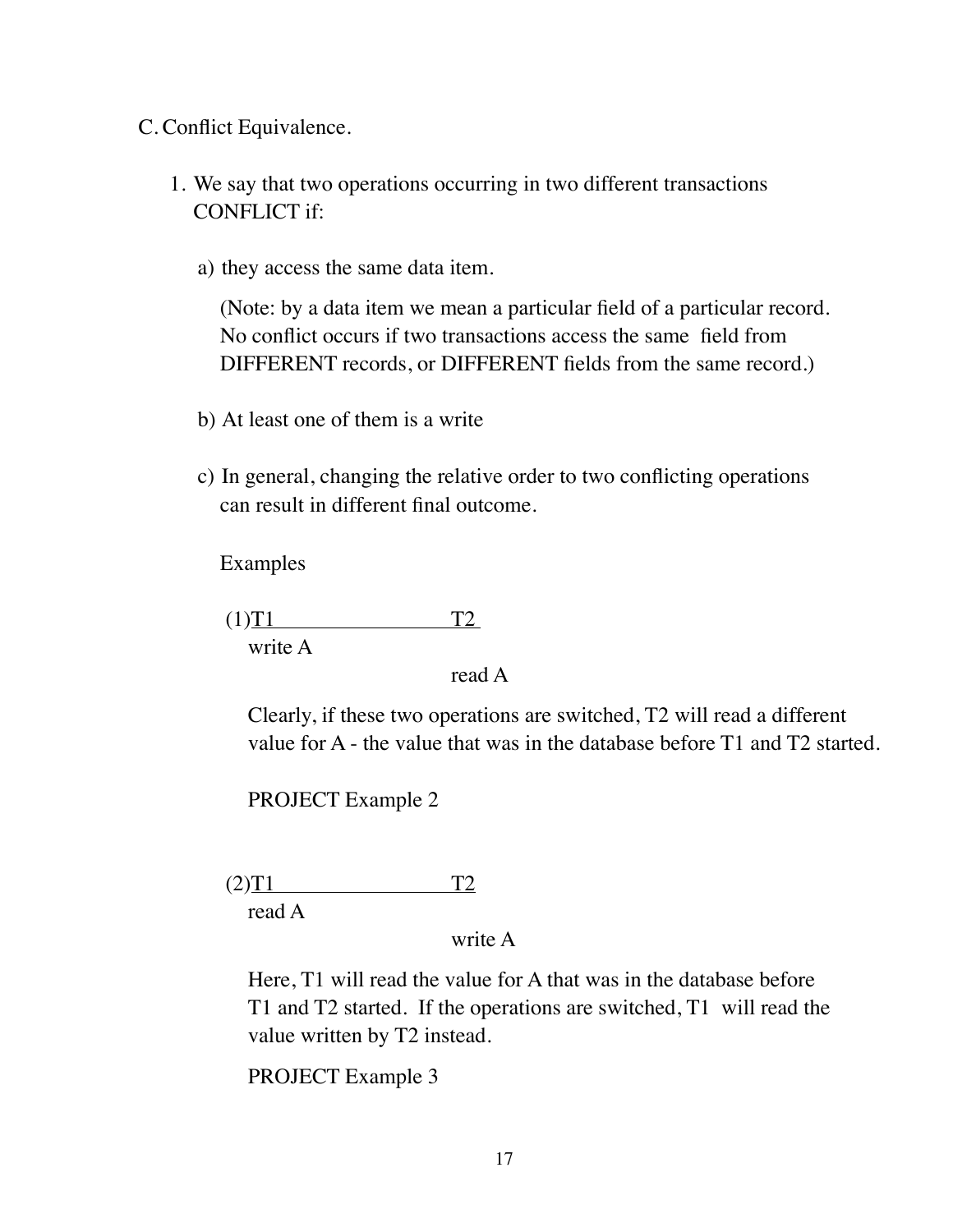$(T2$ write A

## write A

Here, if the operations are switched, there will be a different final value in the database when both transactions complete.

PROJECT Example 4

(4)But note: if T1 and T2 both read the same item, there is no conflict.

T1 T2 read A

read A

will always produce the same results as

T1 T2

read A

read A

PROJECT Example 5

2. We say that two schedules S1 and S2 (consisting of the same set of transactions) are CONFLICT EQUIVALENT if one can be transformed into the other by a series of interchanges of non-conflicting operations of different transactions.

Example: The following schedules are conflict-equivalent

| read A  |               | read A  |         |
|---------|---------------|---------|---------|
|         | read $\bf{B}$ | write A |         |
| write A |               |         | read B  |
|         | write B       |         | write B |

(They differ in the relative orders of read B and write A, which access different data items.)

PROJECT Example 6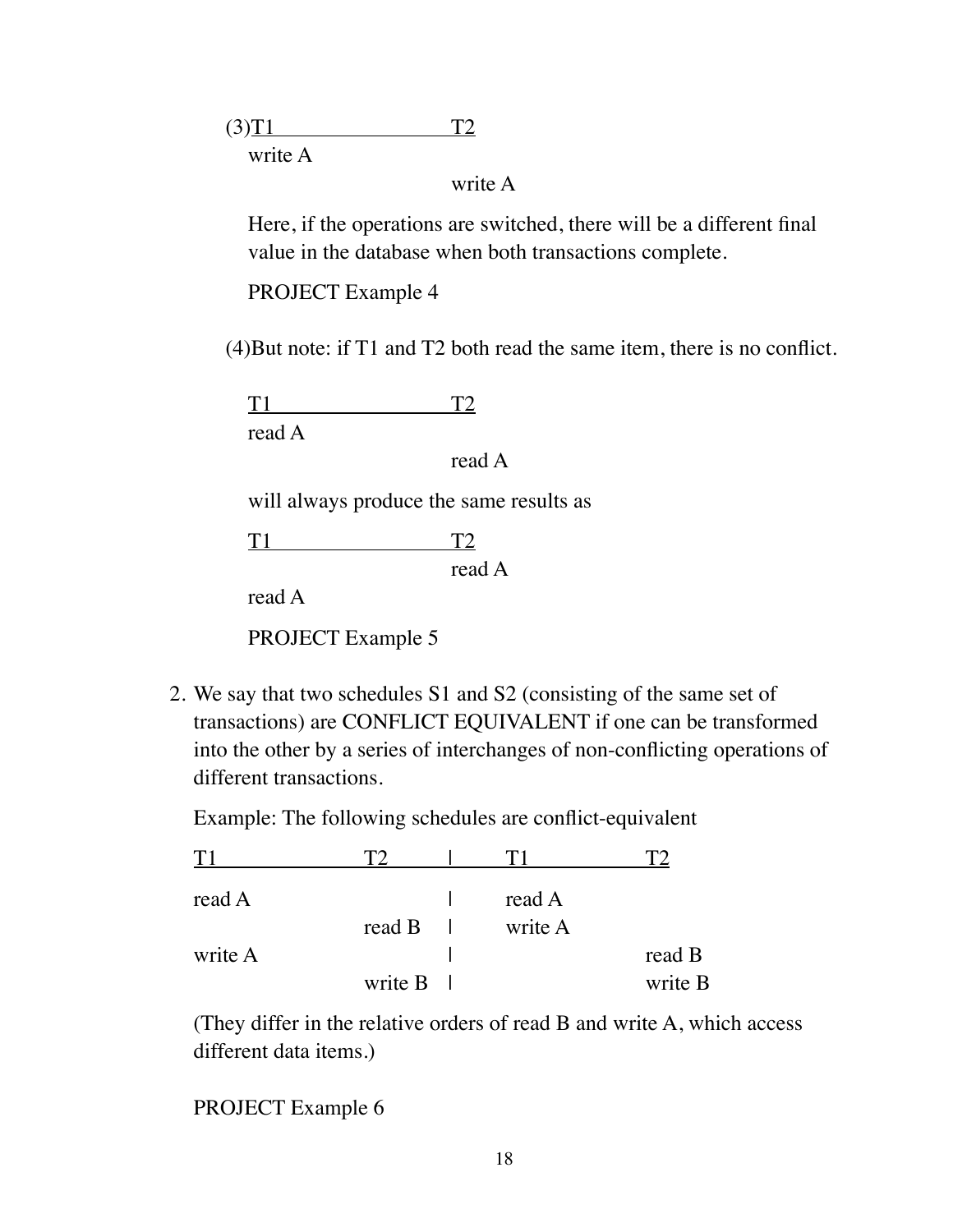| T       |          |         |         |
|---------|----------|---------|---------|
| read A  |          | read A  |         |
|         | $read A$ | write A |         |
| write A |          |         | read A  |
|         | write B  |         | write B |

Example: The following schedules are NOT conflict equivalent

Project Example 7

3. We say that a schedule is CONFLICT SERIALIZABLE if there exists a serial schedule to which it is conflict equivalent.

Example: The first schedule in the first pair above is not a serial schedule, but it is conflict equivalent to the second schedule which is serial, so it is conflict serializable.

Example: The first schedule in the second pair above is not conflict equivalent to any serial schedule; therefore it is not conflict serializable.

- D.View Equivalence
	- 1. It turns out that, if our interest is in whether two schedules have the same final impact on the database, conflict equivalence is sometimes too strict of a test.

Example: Consider the following pair of schedules

| read A  |         |                     | read A  |         |         |
|---------|---------|---------------------|---------|---------|---------|
|         | write A |                     |         |         | write A |
|         |         | write $A \parallel$ |         | write A |         |
| write A |         |                     | write A |         |         |

PROJECT Example 8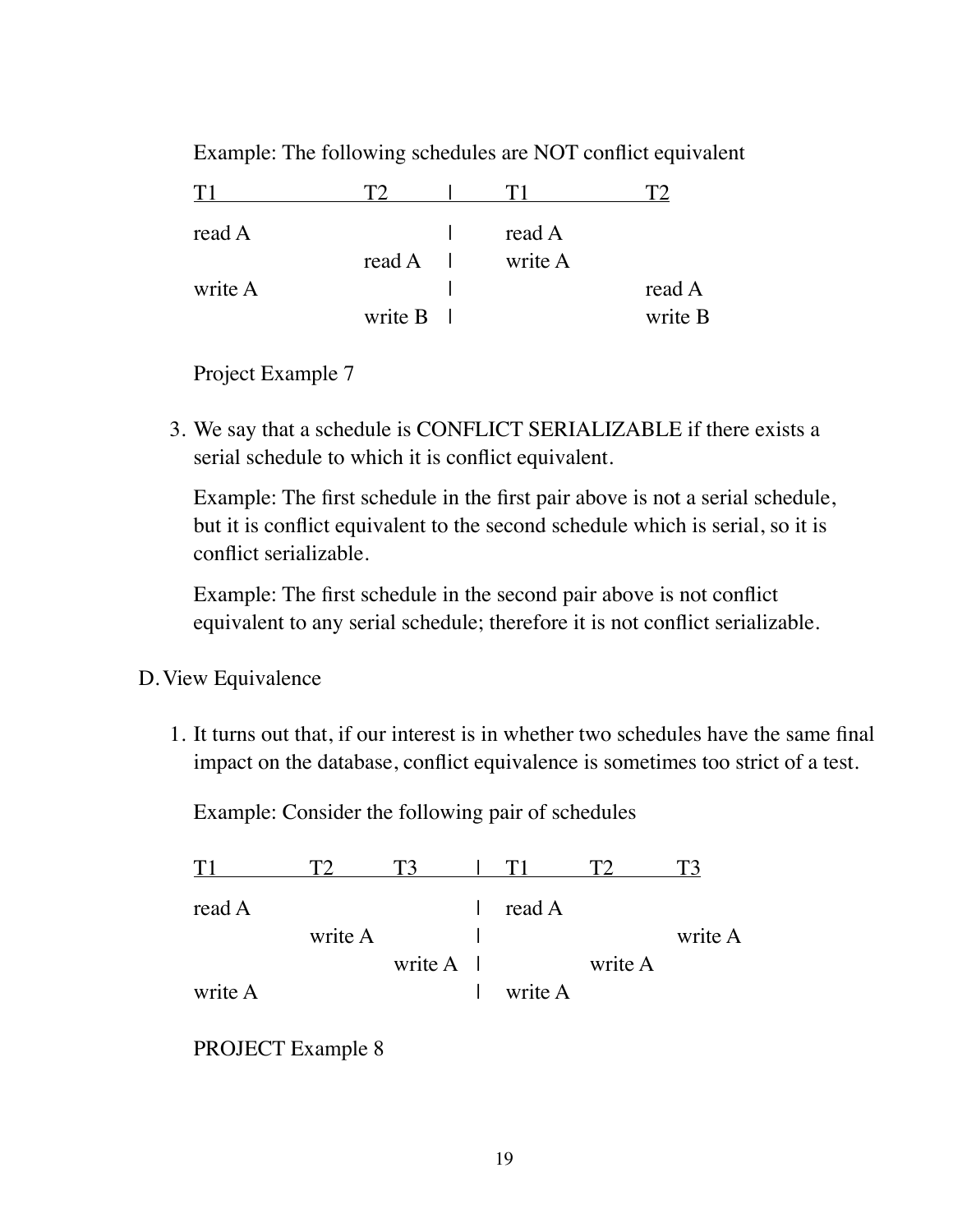These schedules are not conflict equivalent, because transforming one to another involves exchanging T2 and T3's write A operation, which conflict. However, given that no read A operations intervene between T2 and T3's write A operations and T1's, the two schedules do have the same impact on the database, since the only value of A any subsequent transaction will see is the one written by T1

(The write A operations in T2 and T3 are called USELESS WRITES because no other transaction ever reads the values they write).

- 2. Though not equivalent by the standard of conflict equivalence, these two schedules are equivalent by the standard of VIEW EQUIVALENCE. Two schedules S1 and S2 (consisting of the same set of transactions) are view equivalent if:
	- a) If in S1, some transaction T reads the initial value of some item Q, then in S2, T also reads the initial value of Q.
	- b) For each pair of transactions  $T_i$  and  $T_j$  such that in S1  $T_i$  reads a certain data item Q that was written by  $T_j$ , then the same holds in S2, and vice-versa.
	- c) For each transaction  $T_i$  that does the LAST write to a certain data item  $Q$  in S1,  $T_i$  also does the last write to  $Q$  in S2.

Example: The two schedules in the last example above, though not conflict equivalent, are view equivalent.

- 3. Note that any two schedules that are conflict equivalent are also view equivalent - the operations permitted to transform one schedule to another in a conflict equivalent way do not result in violating any of the rules for view equivalence.
- 4. We say that a schedule is VIEW SERIALIZABLE if it is view equivalent to some serial schedule.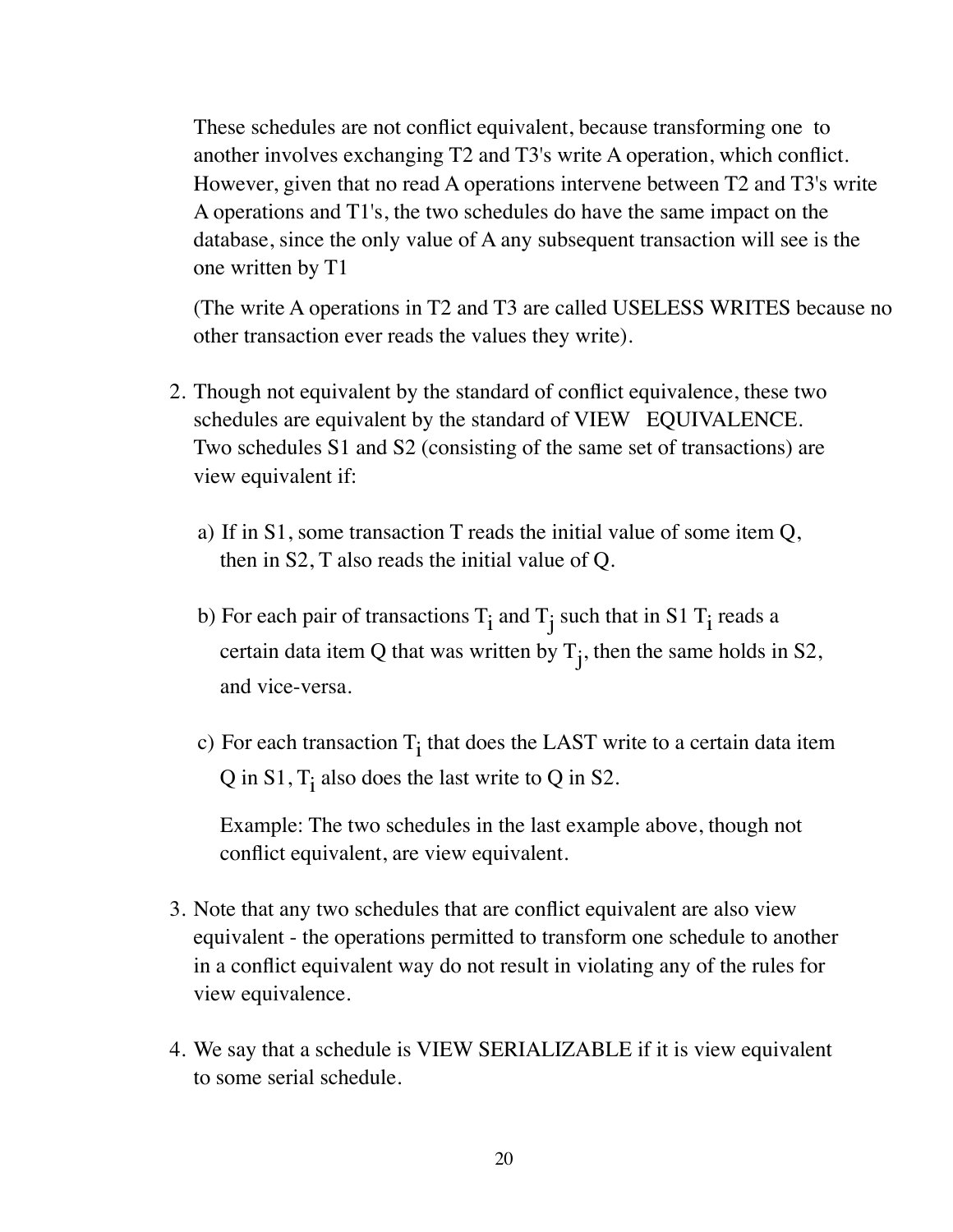- E. Note that equivalence by either criterion is a stronger condition than just saying that the two schedules produce the same final result
	- 1. Two equivalent schedules (by either standard) will always produce the same final result.
	- 2. But the converse is not necessarily true: schedules can produce the same final result without being equivalent.

Example: When we enumerated six possible schedules for the simple pair of deposit and withdrawal transactions, we saw that two of them (S1 and S4) gave the correct result. However, they are not equivalent by either definition.

Each was equivalent to some serial schedule (in fact, each was serial), so each was serializable though they were not equivalent to each other.

3. Thus, equivalence of schedules is a stronger requirement than saying that two schedules produce the same final result. This is because in defining equivalence, we say nothing about the kinds of computation we will allow to occur between the reads and writes. In fact, it is certainly possible to conceive of a pair of transactions such that schedules similar to S1 and S4 WILL produce different results - for example, if T1 were Deposit \$50.00 (as before), and T2 were Credit 10% interest to the balance.

(But both would still be serializable and thus considered consistent, even though final results differ.)

- F. In order to ensure correctness of concurrent operation, we must ensure that the schedule we follow is serializable.
	- 1. In our initial example with deposit and withdrawal transactions, the two schedules that produced correct results (S1 and S4) were both serial schedules. None of the erroneous schedules (S2, S3, S5, or S6) are serializable. (We will prove this shortly.)
	- 2. In our example of two transfers we exhibited a non-serial schedule that gives a correct answer.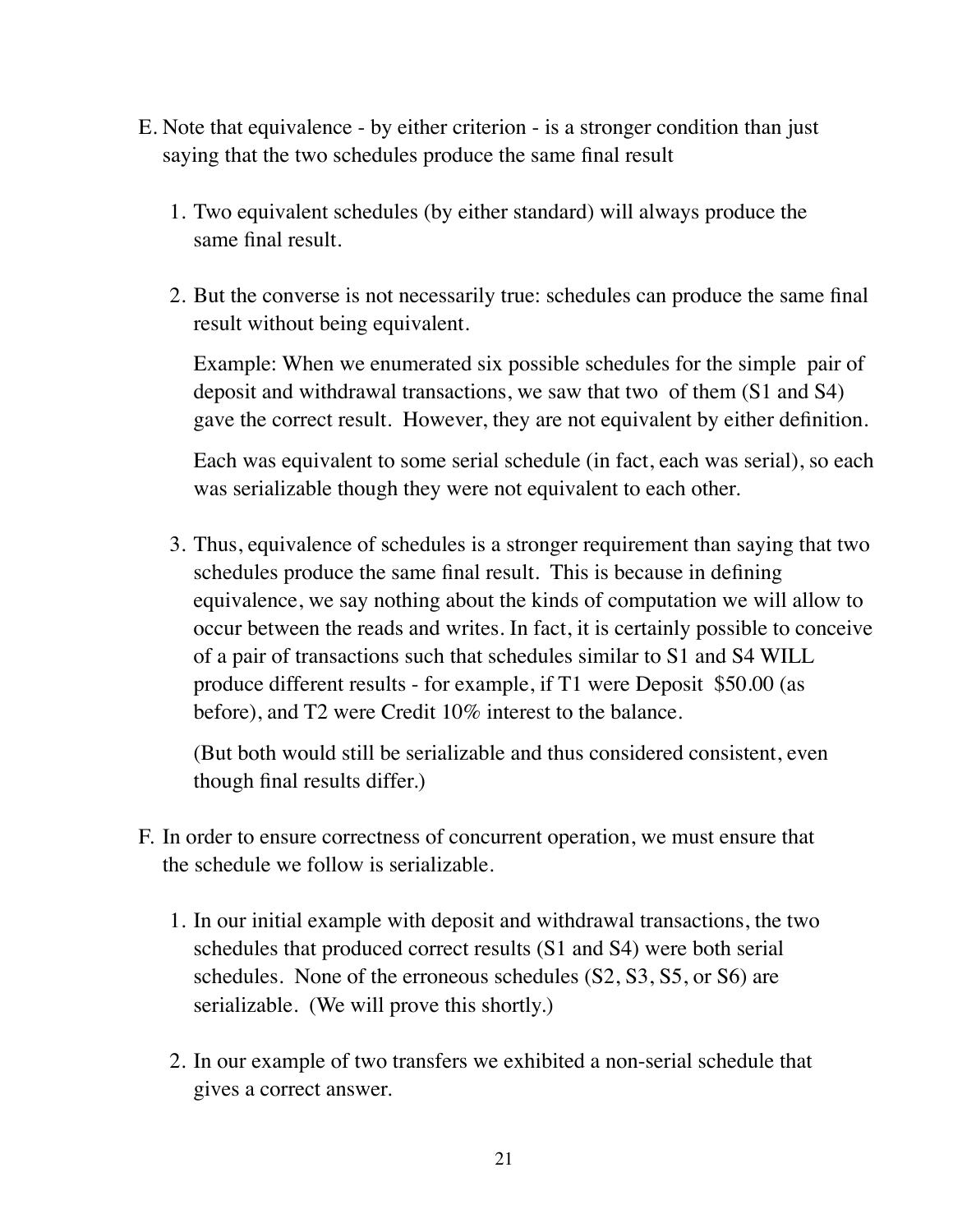| Initial checking balance \$2000; initial savings balance \$1000                                                                                                                                         |                                                                                                             |
|---------------------------------------------------------------------------------------------------------------------------------------------------------------------------------------------------------|-------------------------------------------------------------------------------------------------------------|
|                                                                                                                                                                                                         | <u>Manual Transfer Transaction (T1) Automatic Transfer Transaction (T2)</u>                                 |
| Reads checking balance (\$2000)<br>Subtracts \$100 to give \$1900<br>Writes checking balance (\$1900)                                                                                                   |                                                                                                             |
|                                                                                                                                                                                                         | Reads checking balance (\$1900)<br>Subtracts 10% (\$190) to give \$1710<br>Writes checking balance (\$1710) |
| Reads savings balance (\$1000)<br>Adds \$100 to give \$1100<br>Writes savings balance (\$1100)                                                                                                          |                                                                                                             |
|                                                                                                                                                                                                         | Reads savings balance (\$1100)<br>Adds \$190 to give \$1290<br>Writes savings balance (\$1290)              |
| Final sum of balances is $$1710 + $1290 = $3000$                                                                                                                                                        |                                                                                                             |
| This schedule is conflict serializable; it is conflict equivalent to:                                                                                                                                   |                                                                                                             |
|                                                                                                                                                                                                         | Manual Transfer Transaction (T1) Automatic Transfer Transaction (T2)                                        |
| Reads checking balance (\$2000)<br>Subtracts \$100 to give \$1900<br>Writes checking balance (\$1900)<br>Reads savings balance (\$1000)<br>Adds \$100 to give \$1100<br>Writes savings balance (\$1100) | Reads checking balance (\$1900)<br>Subtracts 10% (\$190) to give \$1710<br>Writes checking balance (\$1710) |
|                                                                                                                                                                                                         | Reads savings balance (\$1100)<br>Adds \$190 to give \$1290<br>Writes savings balance (\$1290)              |
| Final sum of balances is $$1710 + $1290 = $3000$ - consistent                                                                                                                                           |                                                                                                             |
| <b>PROJECT</b>                                                                                                                                                                                          |                                                                                                             |

which is a serial schedule. (Explain operation movements)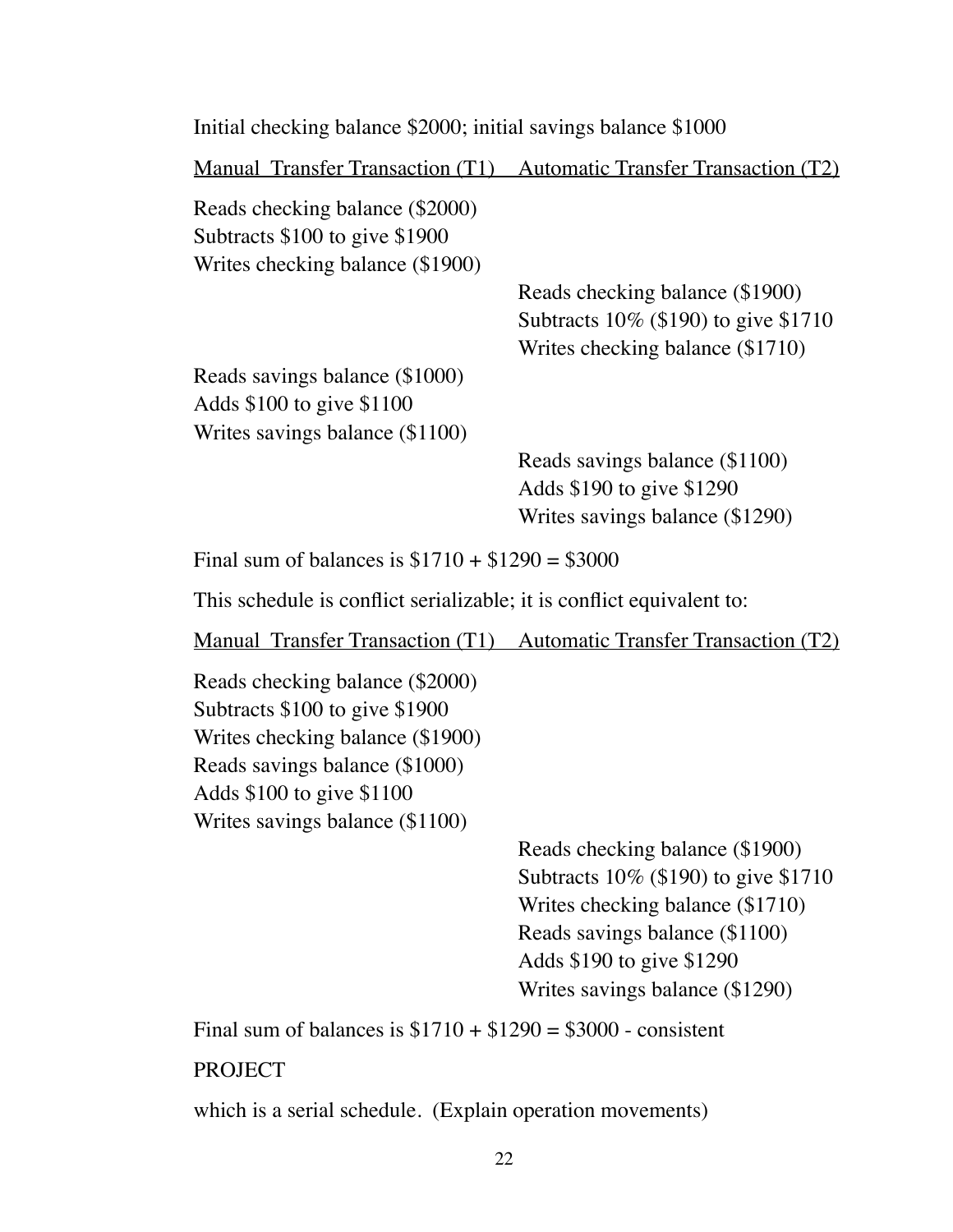3. We observe, then, that any serializable schedule will give a consistent result, while a non-serializable schedule may not give a consistent result. (But note that two serializable schedules could give different results, just as two serial schedules can. However, we will regard either result as acceptable since it is consistent.)

## V. **Testing for Serializability**

- A.Since any schedule that is serializable produces consistent results, and a nonserializable schedule may not do so, it is clearly desirable to be able to test a given schedule to see if it is serializable. Unfortunately, this can be computationally expensive for the general definition of view serializability. If we use the more stringent standard of conflict serializability, then we can test for serializability more easily.
- B. We can test for conflict serializability by constructing a PRECEDENCE GRAPH as follows:
	- 1. Let each transaction be a node in the precedence graph.
	- 2. Let there be a directed edge from a transaction T1 to a transaction T2 if one or more of the following occur:
		- a) T1 executes a read on some item before T2 executes a write on it
		- b) T1 executes a write on some item before T2 executes a read on it
		- c) T1 executes a write on some item before T2 executes a write on it

Each such edge represents the existence of a pair of conflicting operations which cannot be interchanged. Thus, in any conflict equivalent schedule, T1's operation must occur before T2's - which means in a conflict equivalent serial schedule ALL of T1 must occur before all of T2.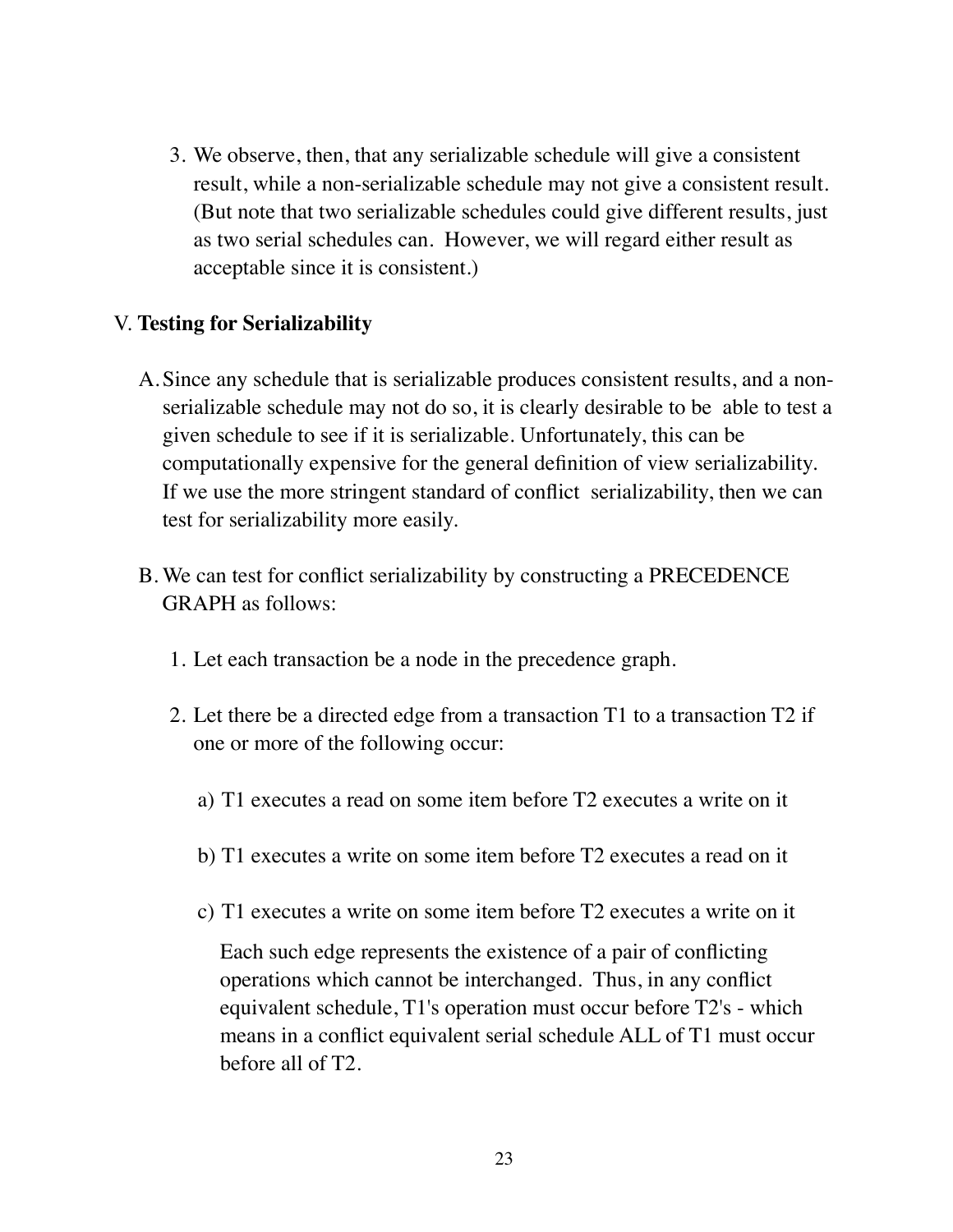- 3. If the resulting graph contains a cycle, then the schedule is not conflict serializable.
	- a) It the graph is acyclic, then any topological sorting of the resultant precedence graph will give an equivalent serial schedule.

Example: Consider our example schedule for automatic and manual transfers that produced an incorrect final result.

Initial checking balance \$2000; initial savings balance \$1000

Manual Transfer Transaction (T1) Automatic Transfer Transaction (T2)

Reads checking balance (\$2000)

Subtracts \$100 to give \$1900 Writes checking balance (\$1900)

> Subtracts 10% (\$200) to give \$1800 Writes checking balance (\$1800) Reads savings balance (\$1000) Adds \$200 to give \$1200 Writes savings balance (\$1200)

Reads checking balance (\$2000)

Reads savings balance (\$1200) Adds \$100 to give \$1300 Writes savings balance (\$1300)

Final sum of balances is  $$1800 + $1300 = $3100$  - inconsistent!

Its precedence graph is:



#### **PROJECT**

The edge from T1 to T2 arises because T1 must do its read before T2 does its write. The edge from T2 to T1 arises because T2 must do its read before T1 does its write.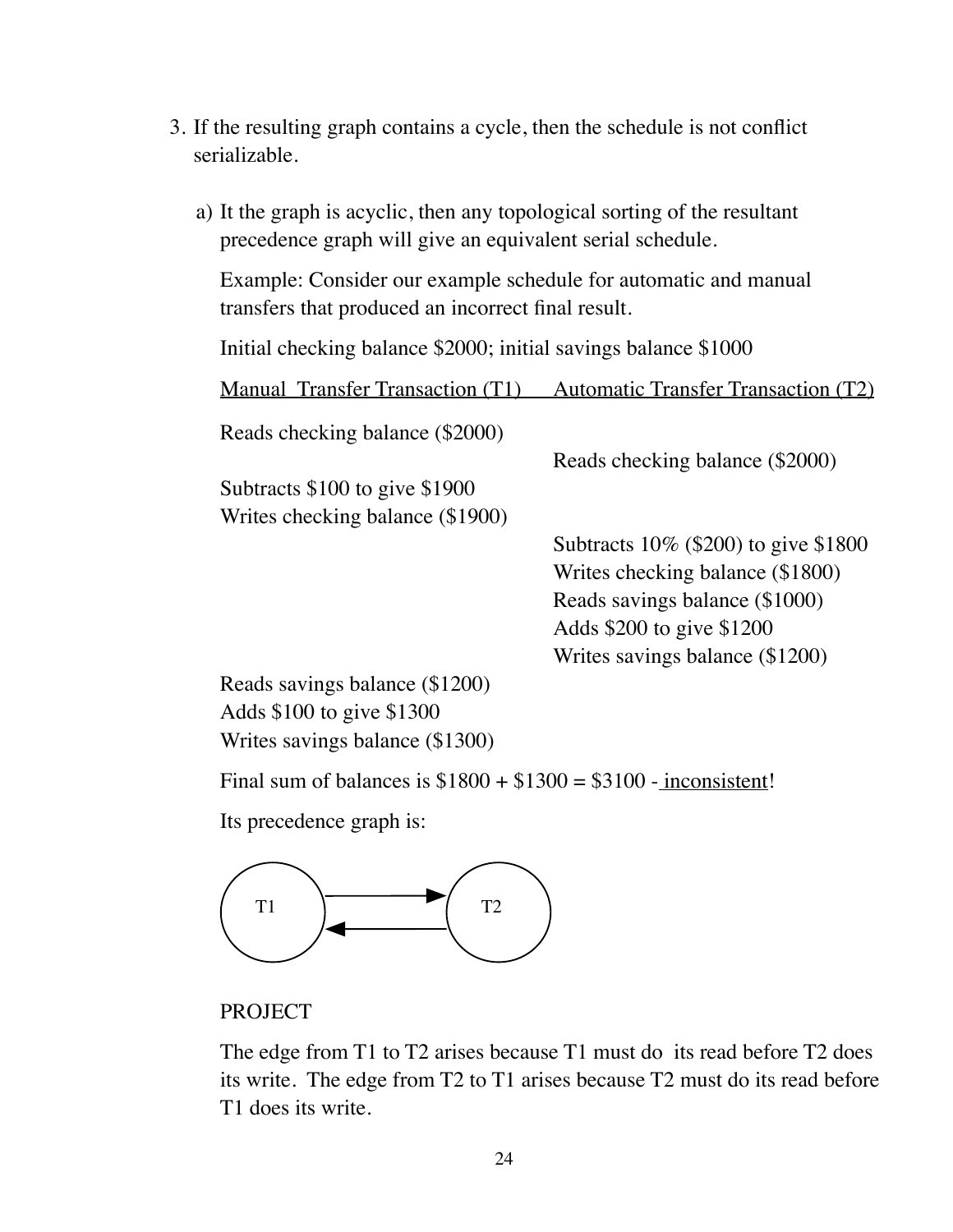Clearly, this graph contains a cycle, so this schedule is not serializable.

Example: Consider our non-serial, but serializable transfer/withdrawal schedule.

Initial checking balance \$2000; initial savings balance \$1000

Manual Transfer Transaction (T1) Automatic Transfer Transaction (T2)

Reads checking balance (\$2000) Subtracts \$100 to give \$1900 Writes checking balance (\$1900)

> Reads checking balance (\$1900) Subtracts 10% (\$190) to give \$1710 Writes checking balance (\$1710)

Reads savings balance (\$1000) Adds \$100 to give \$1100 Writes savings balance (\$1100)

> Reads savings balance (\$1100) Adds \$190 to give \$1290 Writes savings balance (\$1290)

Final sum of balances is  $$1710 + $1290 = $3000$ 

Its precedence graph is:



The edge from T1 to T2 arises for two reasons: T1 must do its read before T2 does its write, and T2 reads the value written by T1.

### PROJECT

Since this graph is acyclic, a topological sort is possible, with T1 done first, then T2. This yields the equivalent serial schedule we noted previously.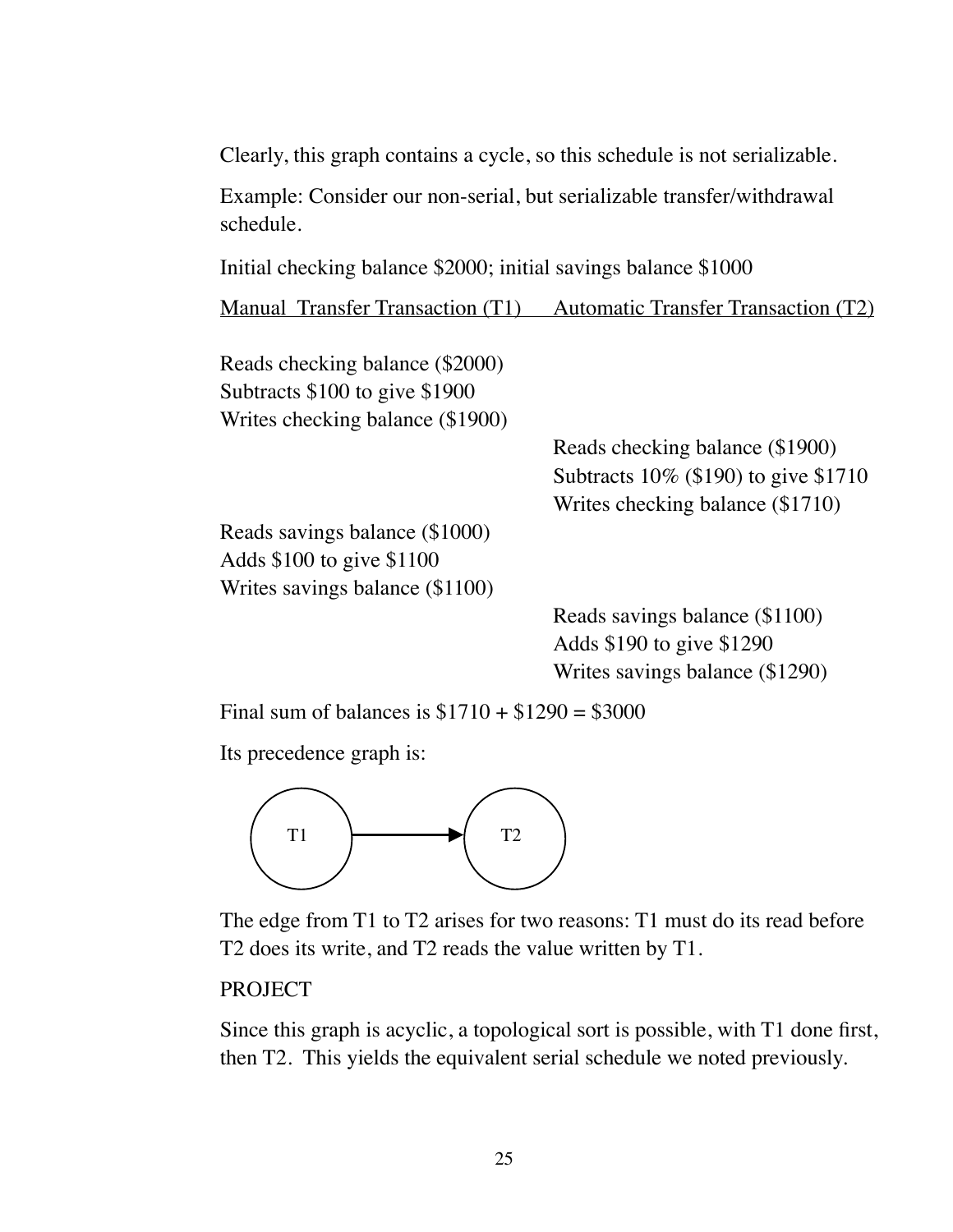- C. Testing for view serializability can also be done by using a precedence graph - but in some cases, the process is much more complex. We will not discuss the actual process here.
- D.Of course, simply testing for serializability is not enough we want to ensure serializability. This will be a topic in the next series of lectures - for now, we note that there are two general approaches that can be used.
	- 1. We can make use of LOCKS, whereby a transaction is allowed to obtain exclusive access to some portion of the database for some period of time. Proper use of locking (a topic in the next lectures) can ensure that no unserializable schedule can occur.
	- 2. We can make use of a rollback and restart strategy whereby, when we detect that allowing a given transaction to complete would result in an unserializable schedule, we rollback an appropriate transaction and restart it from scratch. This, again, is a topic in the next lecture.

# VI.**Recoverabilty and Cascading Rollback**

- A.One final issue we must deal with results from the fact that a transaction's results are not "official" until the transaction has committed. In particular, if some transaction writes a value that is then read by another transaction, and the first transaction fails for any reason before it commits, then any transaction that read what it had written before it committed must be rolled back and restarted.
- B. However, what if the transaction that read the uncommitted value has itself committed before the first transaction is rolled back? We call such a schedule an UNRECOVERABLE schedule.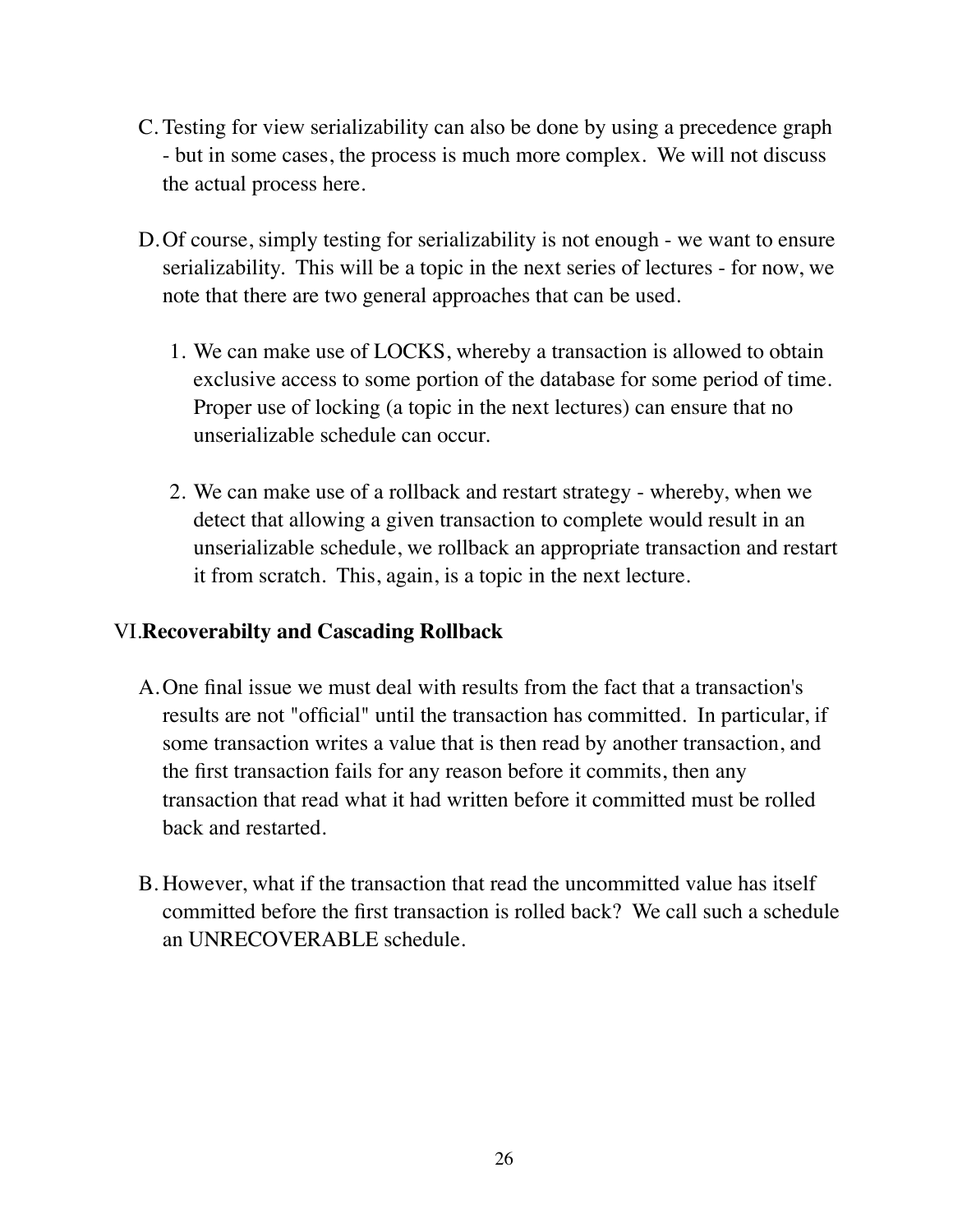Example:

T1 T2

read A write A

# read A write A fully commits

does some further computation, then fails

# PROJECT

This schedule could clearly lead to potential inconsistency - e.g. what if T1 and T2 were each adding 1 to the value of A? Correct execution of T1 and T2 should result in A being increased by 2; but execution of either alone should only increase A by 1. Here, even though T1 failed, A has been increased by 2. Further, if T1 were restarted, A would be increased by 3 even though each transaction has only "officially" executed once.

- C. We therefore must ensure that any schedule that we produce as the result of concurrent execution is not only serializable, but also RECOVERABLE.
	- 1. By this we mean that no transaction can commit until any transaction that produced data it uses has itself committed.
	- 2. If a transaction T2 uses data produced by T1, and T1 fails to commit, then T2 must also fail. (It can be restarted from scratch, but the current execution must not be allowed to commit.)
- D.Of course, the possibility that the failure of one transaction might force the failure of another leads to the possibility of a chain of failures (e.g. T2 reads data produced by T1; then T3 reads data produced by T2; then T4 reads data produced by T3 ... then T1 fails - T2, T3, T4 etc. must also fail.)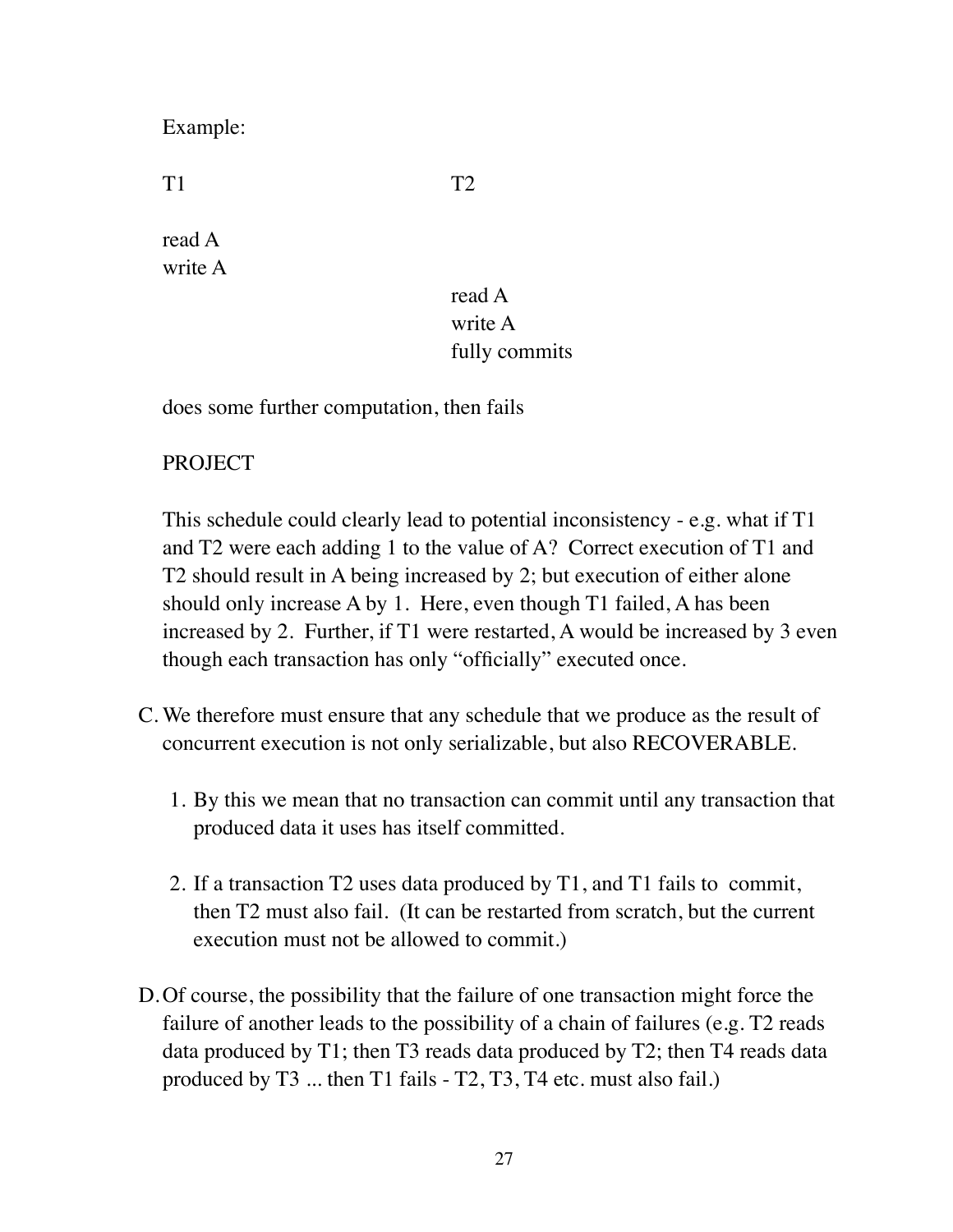- 1. This phenomenon is known as CASCADING ROLLBACK, and is obviously undesirable.
- 2. We may therefore chose to insist on producing only CASCADELESS SCHEDULES, in which cascading rollback cannot occur. In such a schedule, no transaction is allowed to read a value written by another transaction until the preceding transaction has fully committed. (A transaction that needs to read a data item that has just been written by another transaction must be delayed until the first transaction either fully commits or fails - in the latter case, the previous value of the item is read.)
- 3. Clearly, a cascadeless schedule is also recoverable.
- 4. Alternately, we may not require recoverability, but at the possible expense of cascading rollback (which, in a large database with many different items, is unlikely to involve many transactions,

# **VII.Relaxing Strict Serializability**

- A.Ensuring strict consistency requires that we only execute serial schedules. But doing so may limit the amount of concurrency that is possible in a system distributed over multiple processors / disks. For performance reasons, then, systems sometimes settle for something less than strict serializability to meet performance goals - even at the risk of possibly introducing some inconsistency.
- B. The SQL standard defines four levels of isolation between transactions. One of these is the default, but a given transaction may specify a different level when it is started.
	- 1. Serializability the DBMS will ensure that the schedule in which this transaction is executed is serializable. (Actually, as the book notes, some implementations may permit a nonserializable execution even then.)